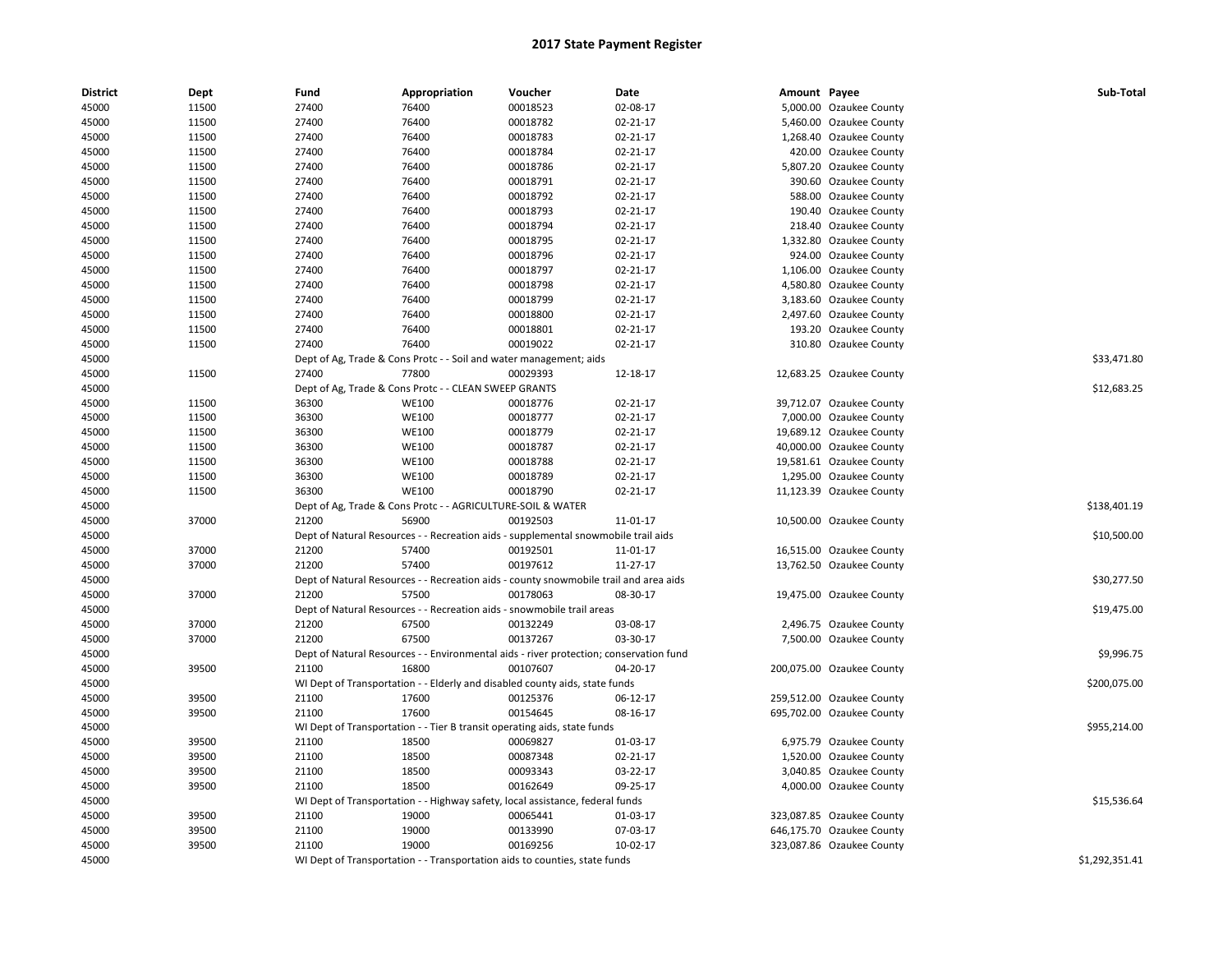| District | Dept  | Fund  | Appropriation                                                               | Voucher              | Date                                                                                                    | Amount Payee |                           | Sub-Total      |
|----------|-------|-------|-----------------------------------------------------------------------------|----------------------|---------------------------------------------------------------------------------------------------------|--------------|---------------------------|----------------|
| 45000    | 39500 | 21100 | 27800                                                                       | 00144745             | 07-24-17                                                                                                |              | 167,270.75 Ozaukee County |                |
| 45000    | 39500 | 21100 | 27800                                                                       | 00200782             | 12-13-17                                                                                                |              | 3,974.34 Ozaukee County   |                |
| 45000    |       |       | WI Dept of Transportation - - Local roads improvement program, state funds  |                      |                                                                                                         |              |                           | \$171,245.09   |
| 45000    | 39500 | 21100 | 36300                                                                       | 00077698             | 01-23-17                                                                                                |              | 25.00 Ozaukee County      |                |
| 45000    | 39500 | 21100 | 36300                                                                       | 00096330             | 03-20-17                                                                                                |              | 30.00 Ozaukee County      |                |
| 45000    | 39500 | 21100 | 36300                                                                       | 00085939             | 02-14-17                                                                                                |              | 50.00 Ozaukee County      |                |
| 45000    | 39500 | 21100 | 36300                                                                       | 00099710             | 03-23-17                                                                                                |              | 15,699.26 Ozaukee County  |                |
| 45000    | 39500 | 21100 | 36300                                                                       | 00106530             | 04-14-17                                                                                                |              | 30.00 Ozaukee County      |                |
| 45000    | 39500 | 21100 | 36300                                                                       | 00115986             | 05-11-17                                                                                                |              | 6.00 Ozaukee County       |                |
| 45000    | 39500 | 21100 | 36300                                                                       | 00129102             | 06-16-17                                                                                                |              | 50.00 Ozaukee County      |                |
| 45000    |       |       | WI Dept of Transportation - - State highway rehabilitation, state funds     |                      |                                                                                                         |              |                           | \$15,890.26    |
| 45000    | 39500 | 21100 | 36800                                                                       | 00070479             | 01-03-17                                                                                                |              | 179,397.84 Ozaukee County |                |
| 45000    | 39500 | 21100 | 36800                                                                       | 00070886             | 01-05-17                                                                                                |              | 205,141.55 Ozaukee County |                |
| 45000    | 39500 | 21100 | 36800                                                                       | 00084223             | 02-09-17                                                                                                |              | 3,148.66 Ozaukee County   |                |
| 45000    | 39500 | 21100 | 36800                                                                       | 00094201             | 03-16-17                                                                                                |              | 22,398.74 Ozaukee County  |                |
| 45000    | 39500 | 21100 | 36800                                                                       | 00105419             | 04-14-17                                                                                                |              | 130,052.45 Ozaukee County |                |
| 45000    | 39500 | 21100 | 36800                                                                       | 00105419             | 04-12-17                                                                                                |              | 2,430.85 Ozaukee County   |                |
| 45000    | 39500 | 21100 | 36800                                                                       | 00154959             | 08-17-17                                                                                                |              | 63,454.39 Ozaukee County  |                |
| 45000    | 39500 | 21100 | 36800                                                                       | 00154959             | 08-15-17                                                                                                |              | 6,948.81 Ozaukee County   |                |
| 45000    | 39500 | 21100 | 36800                                                                       | 00101669             | 04-06-17                                                                                                |              | 216,618.06 Ozaukee County |                |
| 45000    | 39500 | 21100 | 36800                                                                       | 00101669             | 04-01-17                                                                                                |              | 1,365.89 Ozaukee County   |                |
| 45000    | 39500 | 21100 | 36800                                                                       | 00114068             | 05-10-17                                                                                                |              | 164,560.62 Ozaukee County |                |
| 45000    | 39500 | 21100 | 36800                                                                       | 00114068             | 05-08-17                                                                                                |              | 8,546.88 Ozaukee County   |                |
| 45000    | 39500 | 21100 | 36800                                                                       | 00131787             | 06-26-17                                                                                                |              | 172,039.77 Ozaukee County |                |
| 45000    | 39500 | 21100 | 36800                                                                       | 00131787             | 06-22-17                                                                                                |              | 8,664.42 Ozaukee County   |                |
| 45000    | 39500 | 21100 | 36800                                                                       | 00150679             | 08-09-17                                                                                                |              | 86,208.32 Ozaukee County  |                |
| 45000    | 39500 | 21100 | 36800                                                                       | 00150679             | 08-03-17                                                                                                |              |                           |                |
|          |       |       |                                                                             |                      |                                                                                                         |              | 4,841.51 Ozaukee County   |                |
| 45000    | 39500 | 21100 | 36800                                                                       | 00163332             | 09-13-17                                                                                                |              | 68,540.89 Ozaukee County  |                |
| 45000    | 39500 | 21100 | 36800<br>36800                                                              | 00163332<br>00176648 | 09-11-17                                                                                                |              | 4,476.21 Ozaukee County   |                |
| 45000    | 39500 | 21100 |                                                                             |                      | 10-12-17                                                                                                |              | 227,581.04 Ozaukee County |                |
| 45000    | 39500 | 21100 | 36800                                                                       | 00176648             | 10-09-17                                                                                                |              | 1,905.04 Ozaukee County   |                |
| 45000    | 39500 | 21100 | 36800                                                                       | 00192352             | 11-17-17                                                                                                |              | 204,231.85 Ozaukee County |                |
| 45000    | 39500 | 21100 | 36800                                                                       | 00192352             | 11-14-17                                                                                                |              | 225.48 Ozaukee County     |                |
| 45000    | 39500 | 21100 | 36800                                                                       | 00081101             | 02-01-17                                                                                                |              | 62,401.35 Ozaukee County  |                |
| 45000    | 39500 | 21100 | 36800                                                                       | 00086476             | 02-16-17                                                                                                |              | 368,883.30 Ozaukee County |                |
| 45000    | 39500 | 21100 | 36800                                                                       | 00086489             | 02-16-17                                                                                                |              | 2,449.64 Ozaukee County   |                |
| 45000    | 39500 | 21100 | 36800                                                                       | 00186677             | 11-01-17                                                                                                |              | 47,749.91 Ozaukee County  |                |
| 45000    | 39500 | 21100 | 36800                                                                       | 00186678             | 11-01-17                                                                                                |              | 617.09 Ozaukee County     |                |
| 45000    | 39500 | 21100 | 36800                                                                       | 00195396             | 11-24-17                                                                                                |              | 88,012.50 Ozaukee County  |                |
| 45000    |       |       | WI Dept of Transportation - - Routine maintenance activities, state funds   |                      |                                                                                                         |              |                           | \$2,352,893.06 |
| 45000    | 39500 | 21100 | 38000                                                                       | 00154959             | 08-15-17                                                                                                |              | 3,330.54 Ozaukee County   |                |
| 45000    | 39500 | 21100 | 38000                                                                       | 00163332             | 09-11-17                                                                                                |              | 477.35 Ozaukee County     |                |
| 45000    | 39500 | 21100 | 38000                                                                       | 00176648             | 10-09-17                                                                                                |              | 7,319.50 Ozaukee County   |                |
| 45000    | 39500 | 21100 | 38000                                                                       | 00081101             | 02-01-17                                                                                                |              | 202,469.91 Ozaukee County |                |
| 45000    |       |       | WI Dept of Transportation - - Routine maintenance activities, federal funds |                      |                                                                                                         |              |                           | \$213,597.30   |
| 45000    | 39500 | 21100 | 27000                                                                       | 00144746             | 07-24-17                                                                                                |              | 11,729.56 Ozaukee County  |                |
| 45000    |       |       |                                                                             |                      | WI Dept of Transportation - - Local roads improvement program. discretionary grants, state funds        |              |                           | \$11,729.56    |
| 45000    | 41000 | 10000 | 11600                                                                       | 00167965             | 11-07-17                                                                                                |              | 69,356.30 Ozaukee County  |                |
| 45000    |       |       |                                                                             |                      | Department of Corrections - - Reimbursing counties for probation, extended supervision and parole holds |              |                           | \$69,356.30    |
| 45000    | 43500 | 10000 | 00000                                                                       | 90710                | 02-01-17                                                                                                |              | 148,344.00 Ozaukee County |                |
| 45000    | 43500 | 10000 | 00000                                                                       | 90711                | 03-01-17                                                                                                |              | 174,046.00 Ozaukee County |                |
| 45000    | 43500 | 10000 | 00000                                                                       | 90715                | 05-01-17                                                                                                |              | 181,567.00 Ozaukee County |                |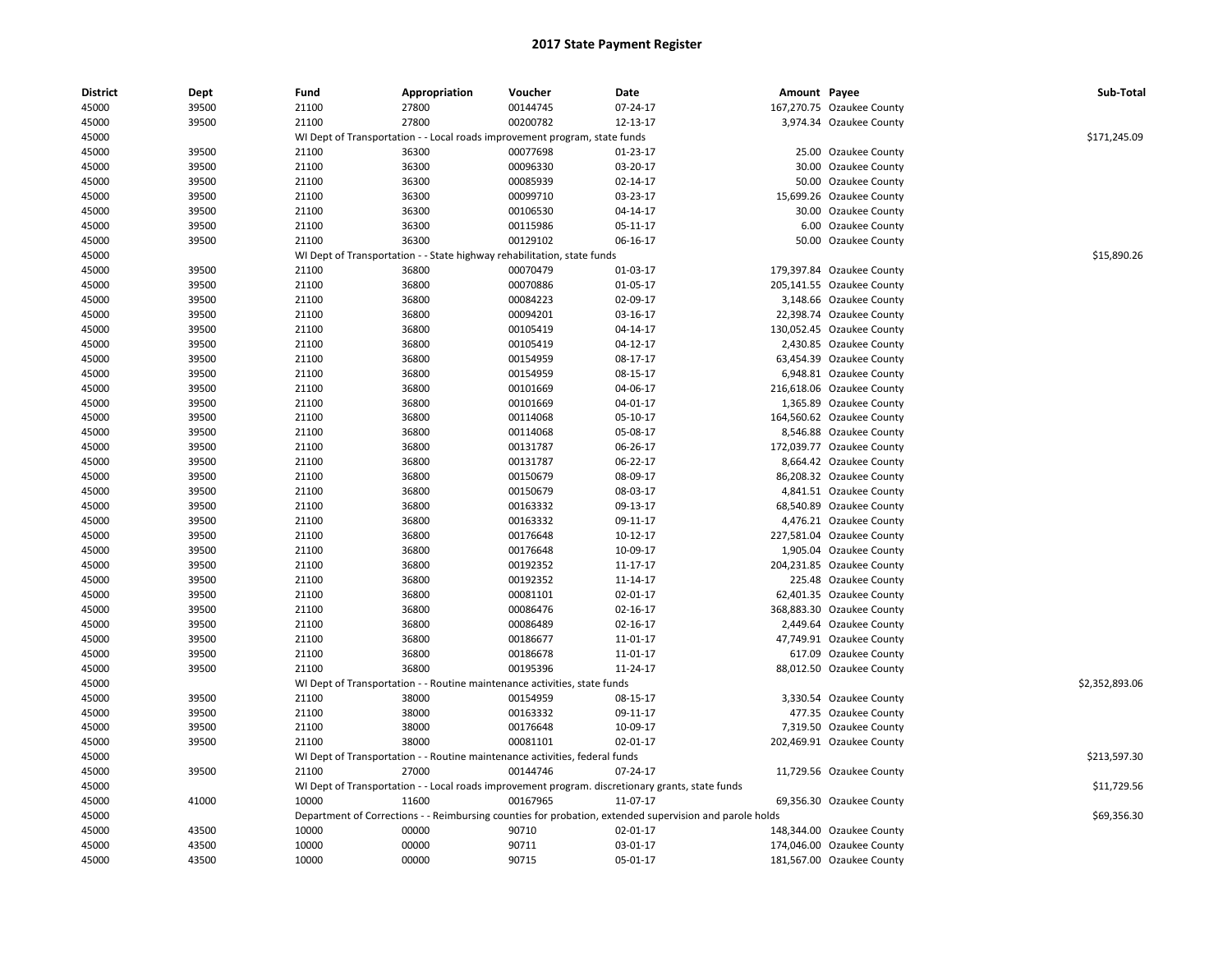| <b>District</b> | Dept  | Fund  | Appropriation                                                    | Voucher                                                                                   | Date                                                                                                                                          | Amount Payee |                             | Sub-Total      |
|-----------------|-------|-------|------------------------------------------------------------------|-------------------------------------------------------------------------------------------|-----------------------------------------------------------------------------------------------------------------------------------------------|--------------|-----------------------------|----------------|
| 45000           | 43500 | 10000 | 00000                                                            | 90716                                                                                     | 06-01-17                                                                                                                                      |              | 109,507.00 Ozaukee County   |                |
| 45000           | 43500 | 10000 | 00000                                                            | 90800                                                                                     | 07-01-17                                                                                                                                      |              | 213,731.00 Ozaukee County   |                |
| 45000           | 43500 | 10000 | 00000                                                            | 90801                                                                                     | 08-01-17                                                                                                                                      |              | 1,081,817.00 Ozaukee County |                |
| 45000           | 43500 | 10000 | 00000                                                            | 90802                                                                                     | 09-01-17                                                                                                                                      |              | 531,310.00 Ozaukee County   |                |
| 45000           | 43500 | 10000 | 00000                                                            | 90805                                                                                     | 10-02-17                                                                                                                                      |              | 372,755.00 Ozaukee County   |                |
| 45000           | 43500 | 10000 | 00000                                                            | 90806                                                                                     | 11-01-17                                                                                                                                      |              | 109,304.00 Ozaukee County   |                |
| 45000           | 43500 | 10000 | 00000                                                            | 90807                                                                                     | 12-01-17                                                                                                                                      |              | 86,234.00 Ozaukee County    |                |
| 45000           | 43500 | 10000 | 00000                                                            | 90713                                                                                     | 04-01-17                                                                                                                                      |              | 575,046.00 Ozaukee County   |                |
| 45000           | 43500 | 10000 | 00000                                                            | 90714                                                                                     | 04-03-17                                                                                                                                      |              | 17,384.00 Ozaukee County    |                |
| 45000           |       |       | Department of Health Services - - State/Federal Aids             |                                                                                           |                                                                                                                                               |              |                             | \$3,601,045.00 |
| 45000           | 45500 | 10000 | 20200                                                            | 00022746                                                                                  | 01-26-17                                                                                                                                      |              | 2,142.50 Ozaukee County     |                |
| 45000           |       |       | Department of Justice - - Officer training reimbursement         |                                                                                           |                                                                                                                                               |              |                             | \$2,142.50     |
| 45000           | 45500 | 10000 | 22100                                                            | 00035943                                                                                  | 10-13-17                                                                                                                                      |              | 6,430.00 Ozaukee County     |                |
| 45000           |       |       |                                                                  | Department of Justice - - Crime laboratories; deoxyribonucleic acid analysis              |                                                                                                                                               |              |                             | \$6,430.00     |
| 45000           | 45500 | 10000 | 23100                                                            | 00022746                                                                                  | 01-26-17                                                                                                                                      |              | 323.85 Ozaukee County       |                |
| 45000           | 45500 | 10000 | 23100                                                            | 00032394                                                                                  | 08-02-17                                                                                                                                      |              | 1,485.84 Ozaukee County     |                |
| 45000           | 45500 | 10000 | 23100                                                            | 00039170                                                                                  | 12-20-17                                                                                                                                      |              | 13,600.00 Ozaukee County    |                |
| 45000           |       |       |                                                                  | Department of Justice - - Law enforcement training fund, local assistance                 |                                                                                                                                               |              |                             | \$15,409.69    |
| 45000           | 45500 | 10000 | 24100                                                            | 00027280                                                                                  | 05-02-17                                                                                                                                      |              | 1,378.14 Ozaukee County     |                |
| 45000           | 45500 | 10000 | 24100                                                            | 00035599                                                                                  | 10-04-17                                                                                                                                      |              | 1,052.44 Ozaukee County     |                |
| 45000           |       |       | Department of Justice - - Federal aid, state operations          |                                                                                           |                                                                                                                                               |              |                             | \$2,430.58     |
| 45000           | 45500 | 10000 | 25100                                                            | 00023230                                                                                  | 02-06-17                                                                                                                                      |              | 406.87 Ozaukee County       |                |
| 45000           | 45500 | 10000 | 25100                                                            | 00030960                                                                                  | 07-03-17                                                                                                                                      |              | 107.48 Ozaukee County       |                |
| 45000           | 45500 | 10000 | 25100                                                            | 00033162                                                                                  | 08-28-17                                                                                                                                      |              | 364.52 Ozaukee County       |                |
| 45000           | 45500 | 10000 | 25100                                                            | 00037735                                                                                  | 11-20-17                                                                                                                                      |              | 1,433.81 Ozaukee County     |                |
| 45000           |       |       | Department of Justice - - Federal aid, local assistance          |                                                                                           |                                                                                                                                               |              |                             | \$2,312.68     |
| 45000           | 45500 | 10000 | 27100                                                            | 00023809                                                                                  | 02-15-17                                                                                                                                      |              | 23,495.77 Ozaukee County    |                |
| 45000           |       |       |                                                                  |                                                                                           | Department of Justice - - Alternatives to prosecution and incarceration for persons who use alcohol or other drugs; presentencing assessments |              |                             | \$23,495.77    |
| 45000           | 45500 | 10000 | 28400                                                            | 00023731                                                                                  | $02 - 10 - 17$                                                                                                                                |              | 863.44 Ozaukee County       |                |
| 45000           | 45500 | 10000 | 28400                                                            | 00032561                                                                                  | 08-08-17                                                                                                                                      |              | 503.10 Ozaukee County       |                |
| 45000           | 45500 | 10000 | 28400                                                            | 00032919                                                                                  | 08-09-17                                                                                                                                      |              | 759.38 Ozaukee County       |                |
| 45000           |       |       | Department of Justice - - Internet Crimes Against Childr         |                                                                                           |                                                                                                                                               |              |                             | \$2,125.92     |
| 45000           | 45500 | 10000 | 28500                                                            | 00030072                                                                                  | 06-23-17                                                                                                                                      |              | 29,378.87 Ozaukee County    |                |
| 45000           | 45500 | 10000 | 28500                                                            | 00032134                                                                                  | 07-28-17                                                                                                                                      |              | 29,048.27 Ozaukee County    |                |
| 45000           | 45500 | 10000 | 28500                                                            | 00036501                                                                                  | 10-25-17                                                                                                                                      |              | 27,942.35 Ozaukee County    |                |
| 45000           |       |       | Department of Justice - - Alternatives to Prosecution            |                                                                                           |                                                                                                                                               |              |                             | \$86,369.49    |
| 45000           | 45500 | 10000 | 53200                                                            | 00024978                                                                                  | 03-03-17                                                                                                                                      |              | 36,416.25 Ozaukee County    |                |
| 45000           | 45500 | 10000 | 53200                                                            | 00031723                                                                                  | 07-20-17                                                                                                                                      |              | 26,239.30 Ozaukee County    |                |
| 45000           |       |       |                                                                  | Department of Justice - - Crime victim and witness assistance surcharge, general services |                                                                                                                                               |              |                             | \$62,655.55    |
| 45000           | 46500 | 10000 | 30800                                                            | 00021632                                                                                  | 02-06-17                                                                                                                                      |              | 533.90 Ozaukee County       |                |
| 45000           | 46500 | 10000 | 30800                                                            | 00031928                                                                                  | 09-21-17                                                                                                                                      |              | 8,193.78 Ozaukee County     |                |
| 45000           |       |       | Department of Military Affairs - - Emergency response equipment  |                                                                                           |                                                                                                                                               |              |                             | \$8,727.68     |
| 45000           | 46500 | 10000 | 33700                                                            | 00027700                                                                                  | 06-21-17                                                                                                                                      |              | 9,778.53 Ozaukee County     |                |
| 45000           |       |       |                                                                  |                                                                                           | Department of Military Affairs - - Division of emergency management; emergency planning grants                                                |              |                             | \$9,778.53     |
| 45000           | 46500 | 10000 | 34200                                                            | 00030324                                                                                  | 08-11-17                                                                                                                                      |              | 4,117.27 Ozaukee County     |                |
| 45000           | 46500 | 10000 | 34200                                                            | 00030741                                                                                  | 08-23-17                                                                                                                                      |              | 26,301.19 Ozaukee County    |                |
| 45000           |       |       | Department of Military Affairs - - Federal aid, local assistance |                                                                                           |                                                                                                                                               |              |                             | \$30,418.46    |
| 45000           | 48500 | 15200 | 12700                                                            | 00024211                                                                                  | 01-24-17                                                                                                                                      |              | 650.00 Ozaukee County       |                |
| 45000           | 48500 | 15200 | 12700                                                            | 00031967                                                                                  | 06-29-17                                                                                                                                      |              | 650.00 Ozaukee County       |                |
| 45000           |       |       | Department of Veterans Affairs - - Grants to counties            |                                                                                           |                                                                                                                                               |              |                             | \$1,300.00     |
| 45000           | 48500 | 58200 | 26700                                                            | 00024211                                                                                  | 01-24-17                                                                                                                                      |              | 2,925.00 Ozaukee County     |                |
| 45000           | 48500 | 58200 | 26700                                                            | 00031967                                                                                  | 06-29-17                                                                                                                                      |              | 2,925.00 Ozaukee County     |                |
|                 |       |       |                                                                  |                                                                                           |                                                                                                                                               |              |                             |                |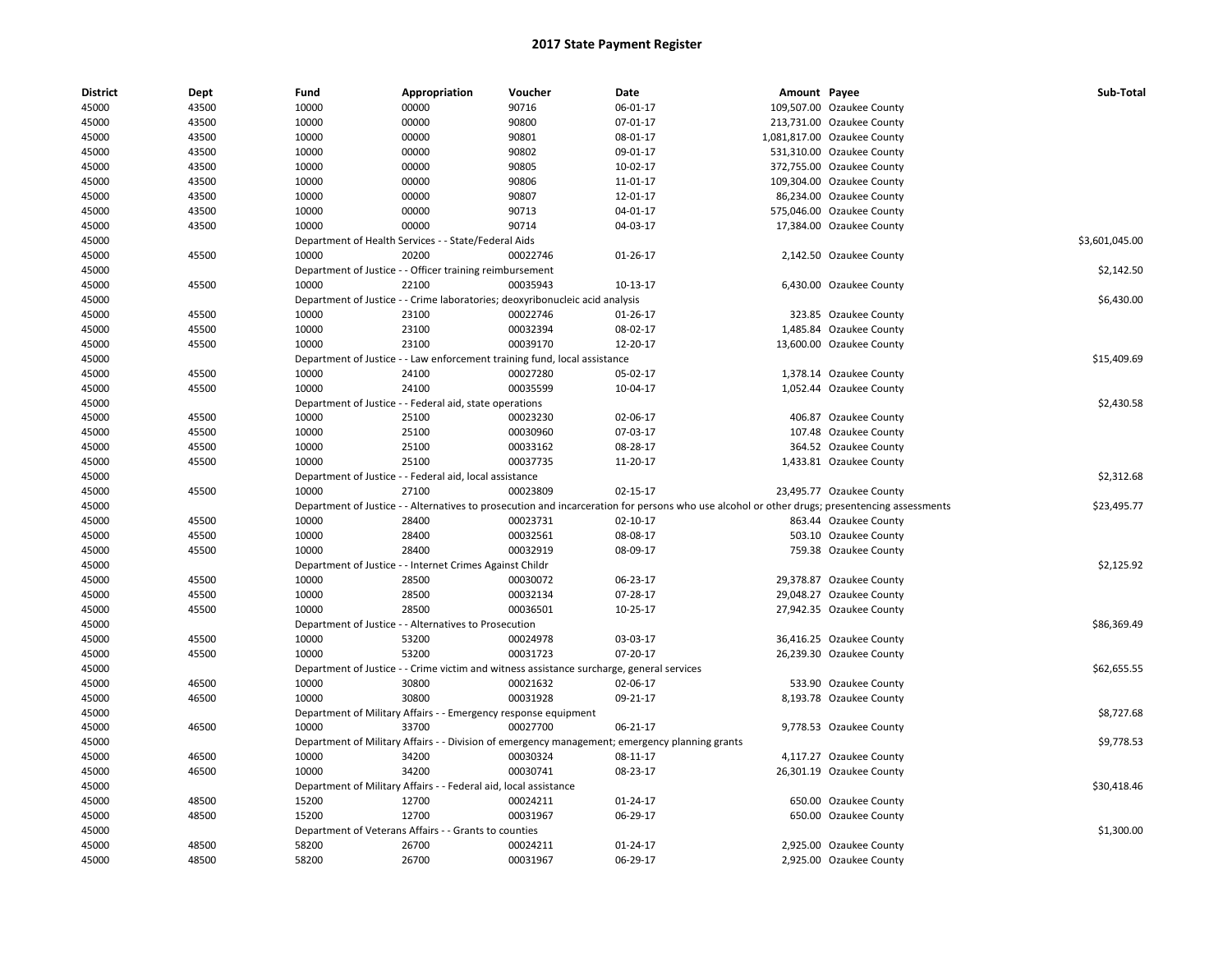| <b>District</b><br>45000 | Dept           | Fund                                  | Appropriation<br>Department of Veterans Affairs - - County grants     | Voucher                                                                          | Date                       | Amount Payee |                              | Sub-Total<br>\$5,850.00 |
|--------------------------|----------------|---------------------------------------|-----------------------------------------------------------------------|----------------------------------------------------------------------------------|----------------------------|--------------|------------------------------|-------------------------|
| 45000                    | 48500          | 58200                                 | 28000                                                                 | 00037717                                                                         | 10-25-17                   |              | 13,875.54 Ozaukee County     |                         |
| 45000                    |                |                                       | Department of Veterans Affairs - - Transportation payment             |                                                                                  |                            |              |                              | \$13,875.54             |
| 45000                    | 48500          | 58300                                 | 37000                                                                 | 00024211                                                                         | 01-24-17                   |              | 2,925.00 Ozaukee County      |                         |
| 45000                    | 48500          | 58300                                 | 37000                                                                 | 00031967                                                                         | 06-29-17                   |              | 2,925.00 Ozaukee County      |                         |
|                          |                |                                       |                                                                       |                                                                                  |                            |              |                              | \$5,850.00              |
| 45000                    | 50500          | 10000                                 | Department of Veterans Affairs - - County grants<br>14200             |                                                                                  |                            |              |                              |                         |
| 45000                    |                |                                       |                                                                       | 00065968                                                                         | 12-01-17                   |              | 20,000.00 Ozaukee County     | \$20,000.00             |
| 45000                    |                | 10000                                 | Department of Administration - - Federal aid                          |                                                                                  |                            |              |                              |                         |
| 45000                    | 50500<br>50500 | 10000                                 | 15500<br>15500                                                        | 00040181<br>00042622                                                             | 01-18-17<br>$02 - 15 - 17$ |              | 4,780.93 Ozaukee County      |                         |
| 45000                    |                |                                       |                                                                       |                                                                                  |                            |              | 4,604.45 Ozaukee County      |                         |
| 45000                    | 50500          | 10000                                 | 15500                                                                 | 00046142                                                                         | 03-29-17                   |              | 3,764.93 Ozaukee County      |                         |
| 45000                    | 50500          | 10000                                 | 15500                                                                 | 00047656                                                                         | 04-17-17                   |              | 7,533.17 Ozaukee County      |                         |
| 45000                    | 50500          | 10000                                 | 15500                                                                 | 00050393                                                                         | 05-16-17                   |              | 6,983.05 Ozaukee County      |                         |
| 45000                    | 50500          | 10000                                 | 15500                                                                 | 00053077                                                                         | 06-15-17                   |              | 4,074.21 Ozaukee County      |                         |
| 45000                    | 50500          | 10000                                 | 15500                                                                 | 00055754                                                                         | 07-17-17                   |              | 3,354.56 Ozaukee County      |                         |
| 45000                    | 50500          | 10000                                 | 15500                                                                 | 00058918                                                                         | 08-29-17                   |              | 7,273.40 Ozaukee County      |                         |
| 45000                    | 50500          | 10000                                 | 15500                                                                 | 00061482                                                                         | 09-29-17                   |              | 8,074.73 Ozaukee County      |                         |
| 45000                    | 50500          | 10000                                 | 15500                                                                 | 00063972                                                                         | 10-31-17                   |              | 2,576.49 Ozaukee County      |                         |
| 45000                    | 50500          | 10000                                 | 15500                                                                 | 00067486                                                                         | 12-15-17                   |              | 3,567.54 Ozaukee County      |                         |
| 45000                    | 50500          | 10000                                 | 15500                                                                 | 00068704                                                                         | 12-29-17                   |              | 3,792.50 Ozaukee County      |                         |
| 45000                    |                |                                       | Department of Administration - - Federal aid; local assistance        |                                                                                  |                            |              |                              | \$60,379.96             |
| 45000                    | 50500          | 23500                                 | 37100                                                                 | 00040181                                                                         | $01 - 18 - 17$             |              | 3,225.34 Ozaukee County      |                         |
| 45000                    | 50500          | 23500                                 | 37100                                                                 | 00042622                                                                         | 02-15-17                   |              | 2,864.77 Ozaukee County      |                         |
| 45000                    | 50500          | 23500                                 | 37100                                                                 | 00046142                                                                         | 03-29-17                   |              | 2,437.54 Ozaukee County      |                         |
| 45000                    | 50500          | 23500                                 | 37100                                                                 | 00047656                                                                         | 04-17-17                   |              | 1,535.16 Ozaukee County      |                         |
| 45000                    | 50500          | 23500                                 | 37100                                                                 | 00050393                                                                         | 05-16-17                   |              | 1,836.31 Ozaukee County      |                         |
| 45000                    | 50500          | 23500                                 | 37100                                                                 | 00053077                                                                         | 06-15-17                   |              | 1,495.68 Ozaukee County      |                         |
| 45000                    | 50500          | 23500                                 | 37100                                                                 | 00055754                                                                         | 07-17-17                   |              | 2,292.29 Ozaukee County      |                         |
| 45000                    | 50500          | 23500                                 | 37100                                                                 | 00058918                                                                         | 08-29-17                   |              | 345.32 Ozaukee County        |                         |
| 45000                    | 50500          | 23500                                 | 37100                                                                 | 00061482                                                                         | 09-29-17                   |              | 4,812.80 Ozaukee County      |                         |
| 45000                    | 50500          | 23500                                 | 37100                                                                 | 00063972                                                                         | 10-31-17                   |              | 17,824.73 Ozaukee County     |                         |
| 45000                    | 50500          | 23500                                 | 37100                                                                 | 00067486                                                                         | 12-15-17                   |              | 2,696.15 Ozaukee County      |                         |
| 45000                    | 50500          | 23500                                 | 37100                                                                 | 00068704                                                                         | 12-29-17                   |              | 2,866.16 Ozaukee County      |                         |
| 45000                    |                | Department of Administration          |                                                                       | - Low-income assistance grants                                                   |                            |              |                              | \$44,232.25             |
| 45000                    | 50500          | 26900                                 | 16600                                                                 | 00041108                                                                         | 02-07-17                   |              | 1,000.00 Ozaukee County      |                         |
| 45000                    | 50500          | 26900                                 | 16600                                                                 | 00052261                                                                         | 06-12-17                   |              | 25,000.00 Ozaukee County     |                         |
| 45000                    |                | Department of Administration - - Land |                                                                       |                                                                                  |                            |              |                              | \$26,000.00             |
| 45000                    | 51000          | 10000                                 | 12000                                                                 | 00000282                                                                         | $01 - 17 - 17$             |              | 28,930.91 Ozaukee County     |                         |
| 45000                    |                | Elections Commission - - Recount fees |                                                                       |                                                                                  |                            |              |                              | \$28,930.91             |
| 45000                    | 83500          | 10000                                 | 10500                                                                 | 00021391                                                                         | 07-24-17                   |              | 21,076.02 Ozaukee County     |                         |
| 45000                    | 83500          | 10000                                 | 10500                                                                 | 00024413                                                                         | 11-20-17                   |              | 119,430.79 Ozaukee County    |                         |
| 45000                    |                |                                       |                                                                       | Shared Revenue and Tax Relief - - County and municipal aid account               |                            |              |                              | \$140,506.81            |
| 45000                    | 83500          | 10000                                 | 10900                                                                 | 00017359                                                                         | 07-24-17                   |              | 51,976.00 Ozaukee County     |                         |
| 45000                    |                |                                       | Shared Revenue and Tax Relief - - State aid; tax exempt property      |                                                                                  |                            |              |                              | \$51,976.00             |
| 45000                    | 83500          | 10000                                 | 11000                                                                 | 00021391                                                                         | 07-24-17                   |              | 229,430.02 Ozaukee County    |                         |
| 45000                    | 83500          | 10000                                 | 11000                                                                 | 00024413                                                                         | 11-20-17                   |              | 1,308,680.61 Ozaukee County  |                         |
| 45000                    |                |                                       | Shared Revenue and Tax Relief - - Public utility distribution account |                                                                                  |                            |              |                              | \$1,538,110.63          |
| 45000                    | 83500          | 10000                                 | 30200                                                                 | 00020149                                                                         | 07-24-17                   |              | 1,646,218.76 Ozaukee County  |                         |
| 45000                    | 83500          | 10000                                 | 30200                                                                 | 00022194                                                                         | 07-24-17                   |              | 14,670,879.84 Ozaukee County |                         |
| 45000                    |                |                                       |                                                                       | Shared Revenue and Tax Relief - - School levy tax credit and first dollar credit |                            |              |                              | \$16,317,098.60         |
| 45000                    | 83500          | 52100                                 | 36300                                                                 | 00016199                                                                         | 03-27-17                   |              | 2,533,521.83 Ozaukee County  |                         |
| 45000                    |                |                                       | Shared Revenue and Tax Relief - - Lottery and gaming credit           |                                                                                  |                            |              |                              | \$2,533,521.83          |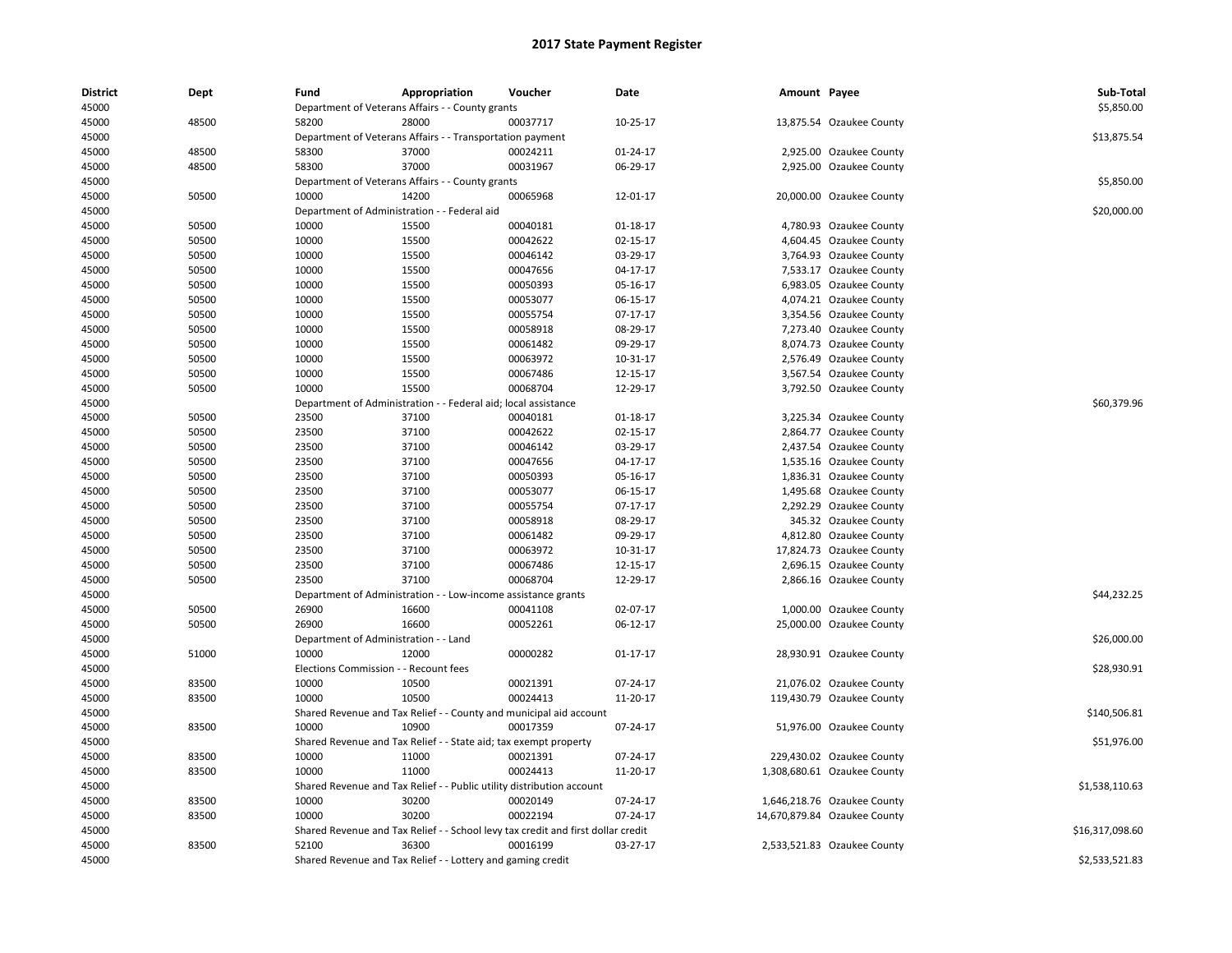| <b>District</b> | Dept | Fund | <b>Appropriation</b> | Voucher | Date | Pavee<br>Amount<br>$\sim$ $\sim$ $\sim$ | Sub-Total     |
|-----------------|------|------|----------------------|---------|------|-----------------------------------------|---------------|
| 45000 Total     |      |      |                      |         |      |                                         | 30.193.668.49 |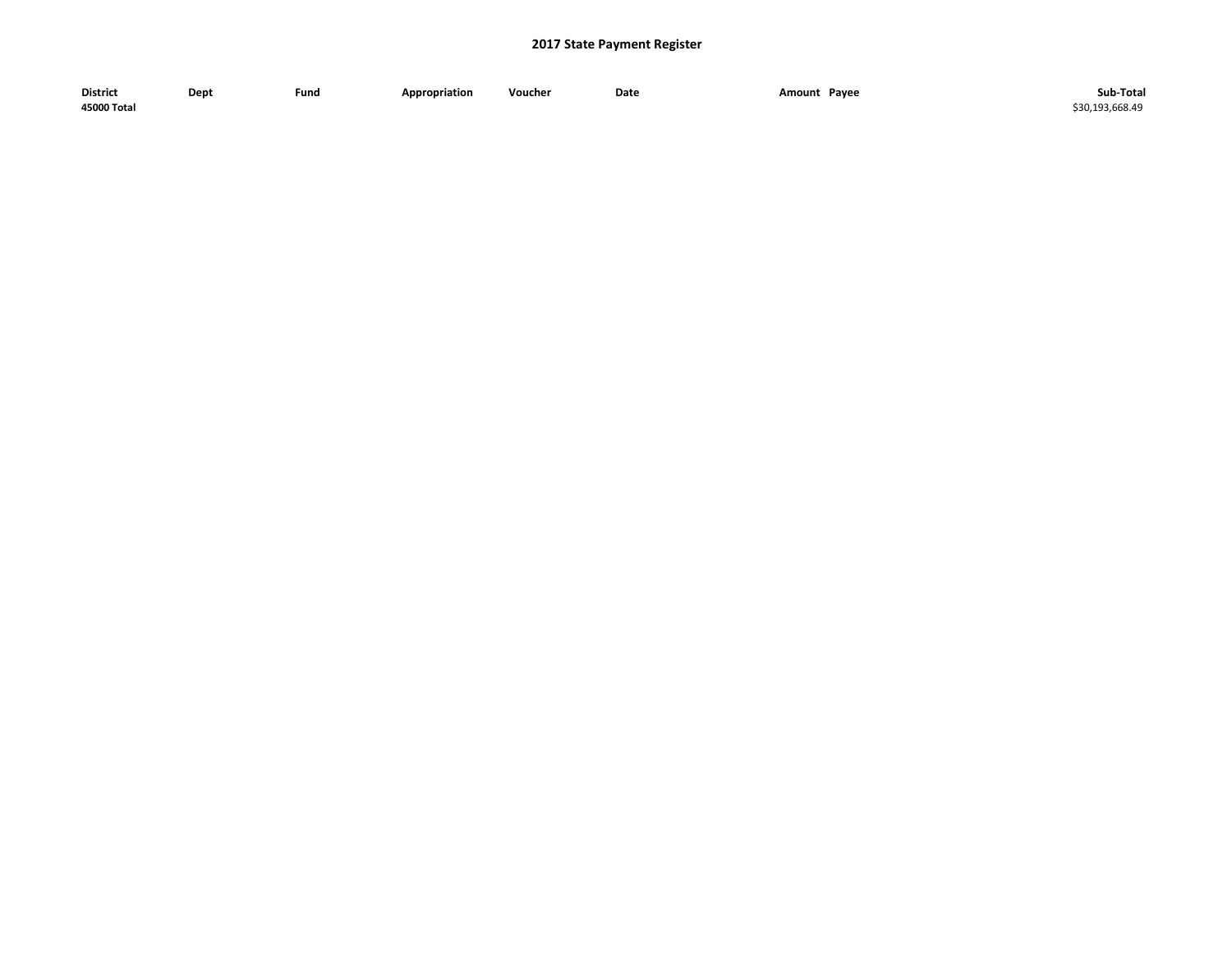| <b>District</b> | Dept  | Fund  | Appropriation                                                                      | Voucher  | Date                                                                                                         | Amount Payee |                           | Sub-Total    |
|-----------------|-------|-------|------------------------------------------------------------------------------------|----------|--------------------------------------------------------------------------------------------------------------|--------------|---------------------------|--------------|
| 45002           | 16500 | 10000 | 22500                                                                              | 00011571 | 06-26-17                                                                                                     |              | 6,859.23 Town Of Belgium  |              |
| 45002           |       |       | Dept of Safety & Prof Services - - Fire dues distribution                          |          |                                                                                                              |              |                           | \$6,859.23   |
| 45002           | 37000 | 10000 | 50300                                                                              | 00125963 | 02-06-17                                                                                                     |              | 11,244.80 Town Of Belgium |              |
| 45002           | 37000 | 10000 | 50300                                                                              | 00143056 | $04 - 21 - 17$                                                                                               |              | 720.16 Town Of Belgium    |              |
| 45002           |       |       | Dept of Natural Resources - - Aids in lieu of taxes - general fund                 |          |                                                                                                              |              |                           | \$11,964.96  |
| 45002           | 37000 | 21200 | 16600                                                                              | 00157790 | 06-19-17                                                                                                     |              | 32.34 Town Of Belgium     |              |
| 45002           |       |       | Dept of Natural Resources - - General program operations - state funds; forestry   |          |                                                                                                              |              |                           | \$32.34      |
| 45002           | 37000 | 21200 | 57100                                                                              | 00157790 | 06-19-17                                                                                                     |              | 36.60 Town Of Belgium     |              |
| 45002           |       |       |                                                                                    |          | Dept of Natural Resources - - Resource aids -- county forests, forest croplands and managed forest land aids |              |                           | \$36.60      |
| 45002           | 37000 | 21200 | 57900                                                                              | 00143057 | 04-21-17                                                                                                     |              | 18.48 Town Of Belgium     |              |
| 45002           |       |       | Dept of Natural Resources - - Aids in lieu of taxes - sum sufficient               |          |                                                                                                              |              |                           | \$18.48      |
| 45002           | 37000 | 21200 | 58900                                                                              | 00157790 | 06-19-17                                                                                                     |              | 148.75 Town Of Belgium    |              |
| 45002           |       |       | Dept of Natural Resources - - Resource aids - distribution of closed acreage fees. |          |                                                                                                              |              |                           | \$148.75     |
| 45002           | 37000 | 27400 | 67000                                                                              | 00154714 | 06-01-17                                                                                                     |              | 1,162.42 Town Of Belgium  |              |
| 45002           |       |       | Dept of Natural Resources - - Financial assistance for responsible units           |          |                                                                                                              |              |                           | \$1,162.42   |
| 45002           | 39500 | 21100 | 19100                                                                              | 00066608 | 01-03-17                                                                                                     |              | 26,368.95 Town Of Belgium |              |
| 45002           | 39500 | 21100 | 19100                                                                              | 00097731 | 04-03-17                                                                                                     |              | 26,368.95 Town Of Belgium |              |
| 45002           | 39500 | 21100 | 19100                                                                              | 00135157 | 07-03-17                                                                                                     |              | 26,368.95 Town Of Belgium |              |
| 45002           | 39500 | 21100 | 19100                                                                              | 00170423 | 10-02-17                                                                                                     |              | 26,368.95 Town Of Belgium |              |
| 45002           |       |       | WI Dept of Transportation - - Transportation aids to municipalities, state funds   |          |                                                                                                              |              |                           | \$105,475.80 |
| 45002           | 83500 | 10000 | 10500                                                                              | 00021377 | 07-24-17                                                                                                     |              | 2,927.49 Town Of Belgium  |              |
| 45002           | 83500 | 10000 | 10500                                                                              | 00024399 | 11-20-17                                                                                                     |              | 16,589.11 Town Of Belgium |              |
| 45002           |       |       | Shared Revenue and Tax Relief - - County and municipal aid account                 |          |                                                                                                              |              |                           | \$19,516.60  |
| 45002           | 83500 | 10000 | 10900                                                                              | 00018464 | 07-24-17                                                                                                     |              | 60.00 Town Of Belgium     |              |
| 45002           |       |       | Shared Revenue and Tax Relief - - State aid; tax exempt property                   |          |                                                                                                              |              |                           | \$60.00      |
| 45002           | 83500 | 10000 | 11000                                                                              | 00021377 | 07-24-17                                                                                                     |              | 9.84 Town Of Belgium      |              |
| 45002           | 83500 | 10000 | 11000                                                                              | 00024399 | 11-20-17                                                                                                     |              | 54.78 Town Of Belgium     |              |
| 45002           |       |       | Shared Revenue and Tax Relief - - Public utility distribution account              |          |                                                                                                              |              |                           | \$64.62      |
| 45002           | 83500 | 10000 | 50100                                                                              | 00015352 | 01-31-17                                                                                                     |              | 660.30 Town Of Belgium    |              |
| 45002           |       |       | Shared Revenue and Tax Relief - - Payments for municipal services                  |          |                                                                                                              |              |                           | \$660.30     |
| 45002 Total     |       |       |                                                                                    |          |                                                                                                              |              |                           | \$146,000.10 |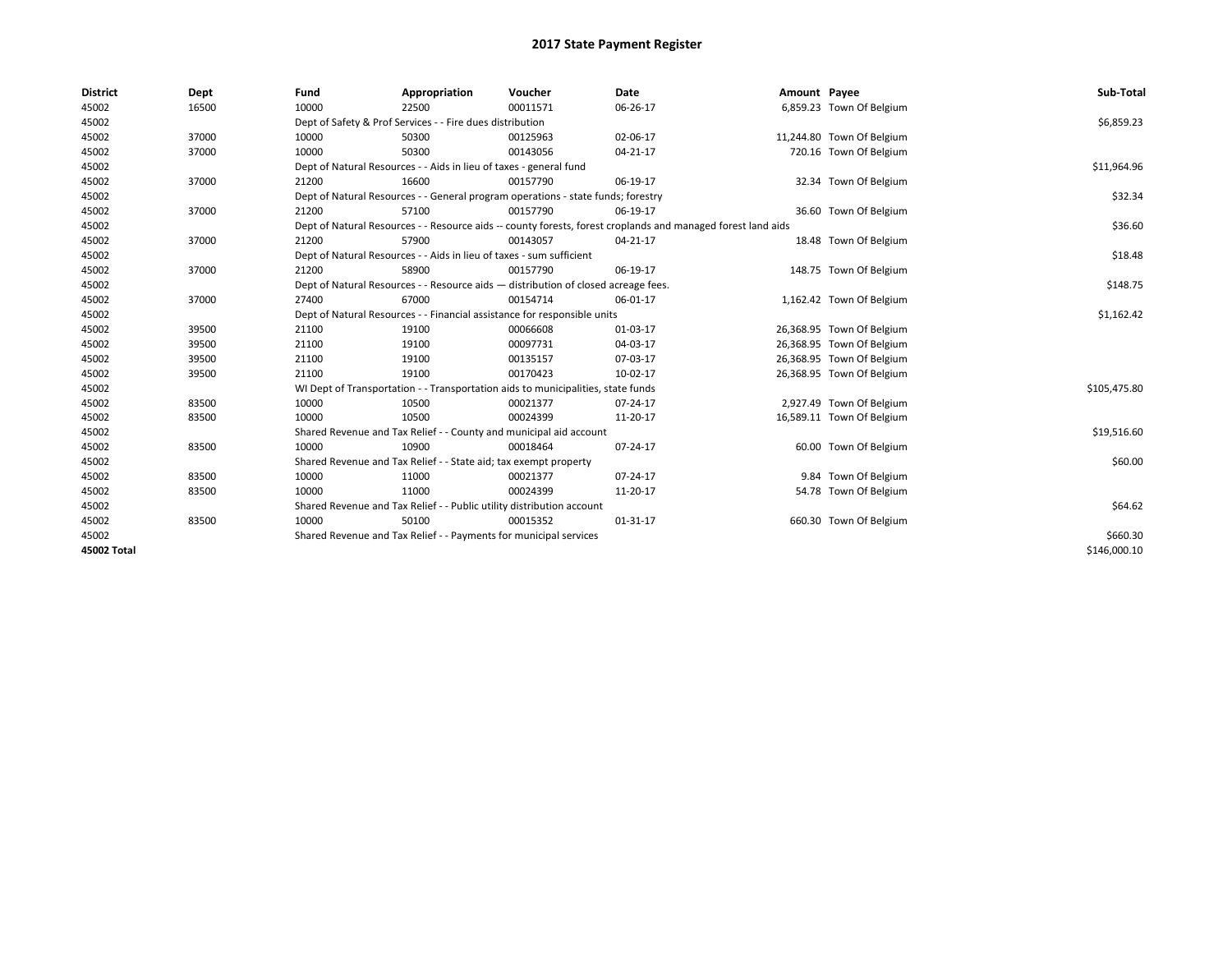| <b>District</b>    | Dept  | Fund  | Appropriation                                                                                                | Voucher  | Date     | Amount Payee |                             | Sub-Total    |
|--------------------|-------|-------|--------------------------------------------------------------------------------------------------------------|----------|----------|--------------|-----------------------------|--------------|
| 45004              | 16500 | 10000 | 22500                                                                                                        | 00011572 | 06-26-17 |              | 32,560.51 Town Of Cedarburg |              |
| 45004              |       |       | Dept of Safety & Prof Services - - Fire dues distribution                                                    |          |          |              |                             | \$32,560.51  |
| 45004              | 37000 | 21200 | 16600                                                                                                        | 00157791 | 06-19-17 |              | 149.60 Town Of Cedarburg    |              |
| 45004              |       |       | Dept of Natural Resources - - General program operations - state funds; forestry                             |          |          |              |                             | \$149.60     |
| 45004              | 37000 | 21200 | 57100                                                                                                        | 00157791 | 06-19-17 |              | 70.07 Town Of Cedarburg     |              |
| 45004              |       |       | Dept of Natural Resources - - Resource aids -- county forests, forest croplands and managed forest land aids |          |          |              |                             | \$70.07      |
| 45004              | 37000 | 21200 | 57900                                                                                                        | 00143414 | 04-21-17 |              | 16.28 Town Of Cedarburg     |              |
| 45004              |       |       | Dept of Natural Resources - - Aids in lieu of taxes - sum sufficient                                         |          |          |              |                             | \$16.28      |
| 45004              | 37000 | 21200 | 58900                                                                                                        | 00157791 | 06-19-17 |              | 688.14 Town Of Cedarburg    |              |
| 45004              |       |       | Dept of Natural Resources - - Resource aids - distribution of closed acreage fees.                           |          |          |              |                             | \$688.14     |
| 45004              | 37000 | 27400 | 67000                                                                                                        | 00154718 | 06-01-17 |              | 5,075.98 Town Of Cedarburg  |              |
| 45004              |       |       | Dept of Natural Resources - - Financial assistance for responsible units                                     |          |          |              |                             | \$5,075.98   |
| 45004              | 39500 | 21100 | 19100                                                                                                        | 00066609 | 01-03-17 |              | 36,663.30 Town Of Cedarburg |              |
| 45004              | 39500 | 21100 | 19100                                                                                                        | 00097732 | 04-03-17 |              | 36,663.30 Town Of Cedarburg |              |
| 45004              | 39500 | 21100 | 19100                                                                                                        | 00135158 | 07-03-17 |              | 36,663.30 Town Of Cedarburg |              |
| 45004              | 39500 | 21100 | 19100                                                                                                        | 00170424 | 10-02-17 |              | 36,663.30 Town Of Cedarburg |              |
| 45004              |       |       | WI Dept of Transportation - - Transportation aids to municipalities, state funds                             |          |          |              |                             | \$146,653.20 |
| 45004              | 39500 | 21100 | 27000                                                                                                        | 00154912 | 08-15-17 |              | 95,565.30 Town Of Cedarburg |              |
| 45004              |       |       | WI Dept of Transportation - - Local roads improvement program. discretionary grants, state funds             |          |          |              |                             | \$95,565.30  |
| 45004              | 83500 | 10000 | 10500                                                                                                        | 00021378 | 07-24-17 |              | 10,673.60 Town Of Cedarburg |              |
| 45004              | 83500 | 10000 | 10500                                                                                                        | 00024400 | 11-20-17 |              | 60,483.70 Town Of Cedarburg |              |
| 45004              |       |       | Shared Revenue and Tax Relief - - County and municipal aid account                                           |          |          |              |                             | \$71,157.30  |
| 45004              | 83500 | 10000 | 10900                                                                                                        | 00018465 | 07-24-17 |              | 1,803.00 Town Of Cedarburg  |              |
| 45004              |       |       | Shared Revenue and Tax Relief - - State aid; tax exempt property                                             |          |          |              |                             | \$1,803.00   |
| 45004              | 83500 | 10000 | 11000                                                                                                        | 00021378 | 07-24-17 |              | 41.56 Town Of Cedarburg     |              |
| 45004              | 83500 | 10000 | 11000                                                                                                        | 00024400 | 11-20-17 |              | 240.41 Town Of Cedarburg    |              |
| 45004              |       |       | Shared Revenue and Tax Relief - - Public utility distribution account                                        |          |          |              |                             | \$281.97     |
| <b>45004 Total</b> |       |       |                                                                                                              |          |          |              |                             | \$354,021.35 |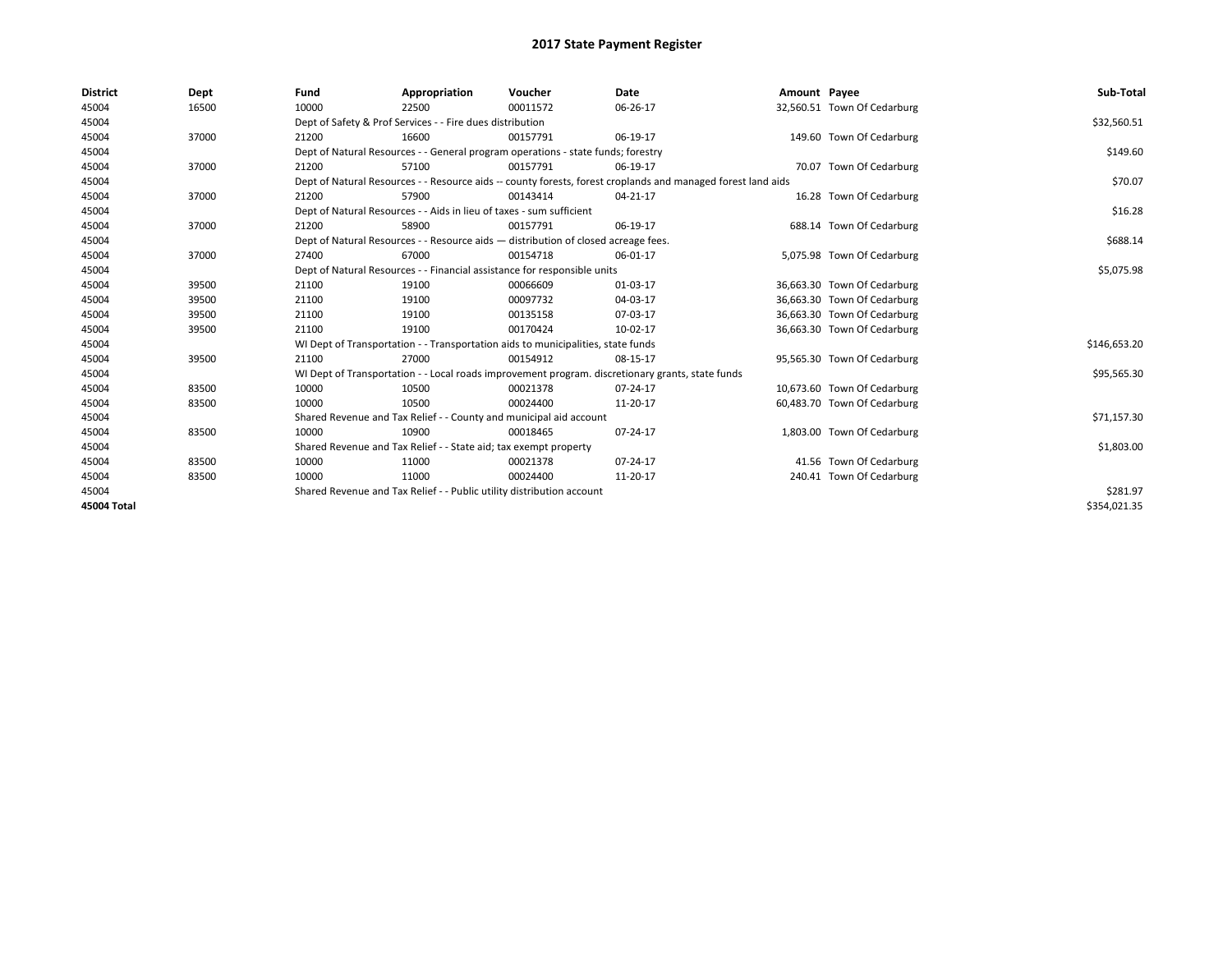| <b>District</b> | Dept  | Fund  | Appropriation                                                                      | Voucher  | Date                                                                                                         | Amount Payee |                            | Sub-Total    |  |  |
|-----------------|-------|-------|------------------------------------------------------------------------------------|----------|--------------------------------------------------------------------------------------------------------------|--------------|----------------------------|--------------|--|--|
| 45006           | 16500 | 10000 | 22500                                                                              | 00011573 | 06-26-17                                                                                                     |              | 7,976.63 Town Of Fredonia  |              |  |  |
| 45006           |       |       | Dept of Safety & Prof Services - - Fire dues distribution                          |          |                                                                                                              |              |                            | \$7,976.63   |  |  |
| 45006           | 37000 | 10000 | 50300                                                                              | 00125971 | 02-06-17                                                                                                     |              | 21.902.24 Town Of Fredonia |              |  |  |
| 45006           | 37000 | 10000 | 50300                                                                              | 00143085 | 04-21-17                                                                                                     |              | 40.00 Town Of Fredonia     |              |  |  |
| 45006           |       |       | Dept of Natural Resources - - Aids in lieu of taxes - general fund                 |          |                                                                                                              |              |                            | \$21,942.24  |  |  |
| 45006           | 37000 | 21200 | 16600                                                                              | 00157792 | 06-19-17                                                                                                     |              | 113.74 Town Of Fredonia    |              |  |  |
| 45006           |       |       | Dept of Natural Resources - - General program operations - state funds; forestry   |          | \$113.74                                                                                                     |              |                            |              |  |  |
| 45006           | 37000 | 21200 | 57100                                                                              | 00157792 | 06-19-17                                                                                                     |              | 55.86 Town Of Fredonia     |              |  |  |
| 45006           |       |       |                                                                                    |          | Dept of Natural Resources - - Resource aids -- county forests, forest croplands and managed forest land aids |              |                            | \$55.86      |  |  |
| 45006           | 37000 | 21200 | 58900                                                                              | 00157792 | 06-19-17                                                                                                     |              | 523.20 Town Of Fredonia    |              |  |  |
| 45006           |       |       | Dept of Natural Resources - - Resource aids - distribution of closed acreage fees. |          |                                                                                                              |              |                            | \$523.20     |  |  |
| 45006           | 37000 | 27400 | 67000                                                                              | 00154784 | 06-01-17                                                                                                     |              | 4,685.32 Town Of Fredonia  |              |  |  |
| 45006           |       |       | Dept of Natural Resources - - Financial assistance for responsible units           |          |                                                                                                              |              |                            |              |  |  |
| 45006           | 39500 | 21100 | 19100                                                                              | 00066610 | 01-03-17                                                                                                     |              | 27,662.62 Town Of Fredonia |              |  |  |
| 45006           | 39500 | 21100 | 19100                                                                              | 00097733 | 04-03-17                                                                                                     |              | 27,662.62 Town Of Fredonia |              |  |  |
| 45006           | 39500 | 21100 | 19100                                                                              | 00135159 | 07-03-17                                                                                                     |              | 27,662.62 Town Of Fredonia |              |  |  |
| 45006           | 39500 | 21100 | 19100                                                                              | 00170425 | 10-02-17                                                                                                     |              | 27,662.64 Town Of Fredonia |              |  |  |
| 45006           |       |       | WI Dept of Transportation - - Transportation aids to municipalities, state funds   |          |                                                                                                              |              |                            | \$110,650.50 |  |  |
| 45006           | 83500 | 10000 | 10500                                                                              | 00021379 | 07-24-17                                                                                                     |              | 4,393.30 Town Of Fredonia  |              |  |  |
| 45006           | 83500 | 10000 | 10500                                                                              | 00024401 | 11-20-17                                                                                                     |              | 24,895.38 Town Of Fredonia |              |  |  |
| 45006           |       |       | Shared Revenue and Tax Relief - - County and municipal aid account                 |          |                                                                                                              |              |                            | \$29,288.68  |  |  |
| 45006           | 83500 | 10000 | 10900                                                                              | 00018466 | 07-24-17                                                                                                     |              | 485.00 Town Of Fredonia    |              |  |  |
| 45006           |       |       | Shared Revenue and Tax Relief - - State aid; tax exempt property                   |          |                                                                                                              |              |                            | \$485.00     |  |  |
| 45006           | 83500 | 10000 | 11000                                                                              | 00021379 | 07-24-17                                                                                                     |              | 1.434.04 Town Of Fredonia  |              |  |  |
| 45006           | 83500 | 10000 | 11000                                                                              | 00024401 | 11-20-17                                                                                                     |              | 8,648.23 Town Of Fredonia  |              |  |  |
| 45006           |       |       | Shared Revenue and Tax Relief - - Public utility distribution account              |          |                                                                                                              |              |                            | \$10,082.27  |  |  |
| 45006 Total     |       |       |                                                                                    |          |                                                                                                              |              |                            | \$185,803.44 |  |  |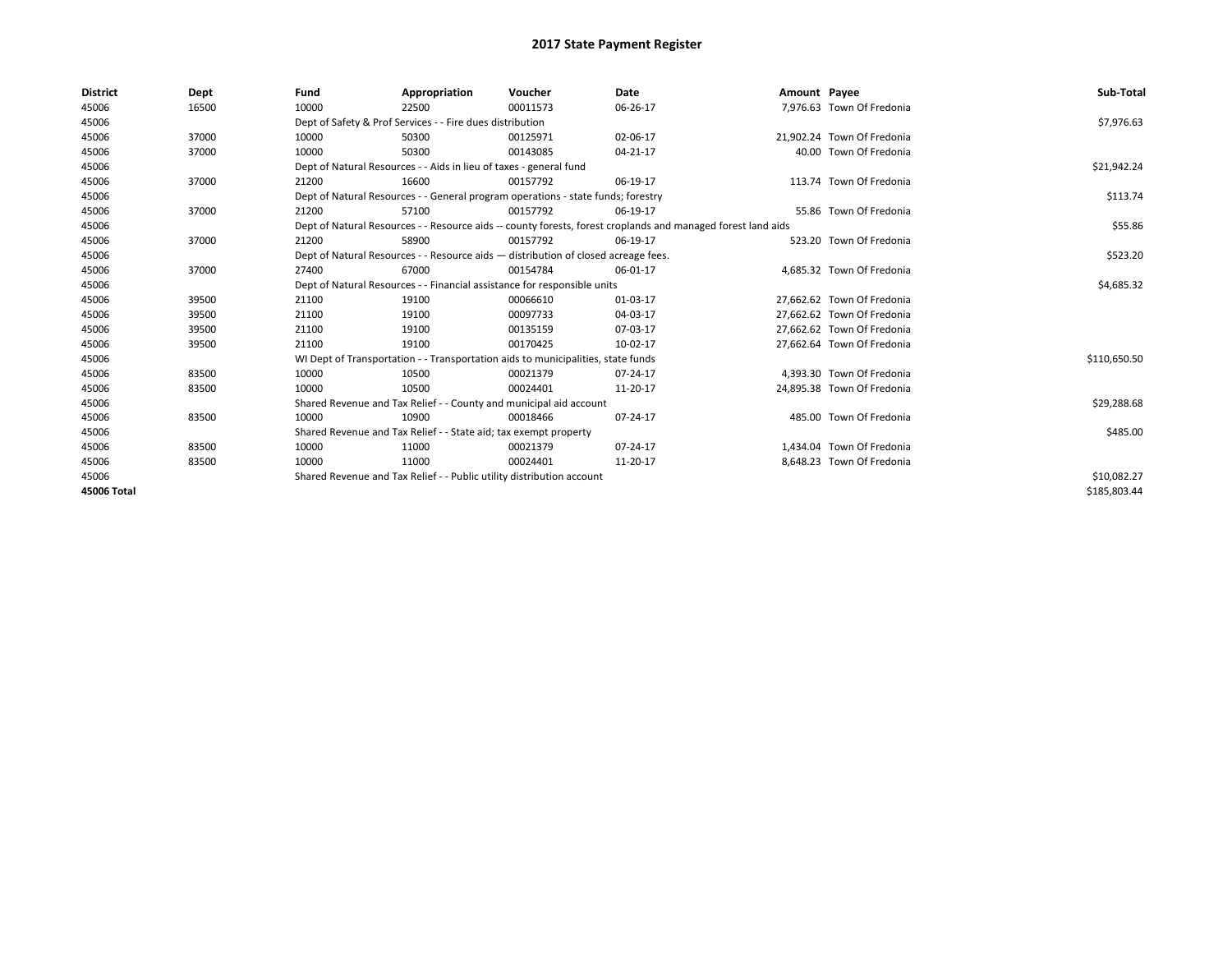| <b>District</b> | Dept  | Fund  | Appropriation                                                                      | Voucher  | Date                                                                                                         | Amount Payee |                              | Sub-Total      |
|-----------------|-------|-------|------------------------------------------------------------------------------------|----------|--------------------------------------------------------------------------------------------------------------|--------------|------------------------------|----------------|
| 45008           | 16500 | 10000 | 22500                                                                              | 00011574 | 06-26-17                                                                                                     |              | 22,084.22 Town Of Grafton    |                |
| 45008           |       |       | Dept of Safety & Prof Services - - Fire dues distribution                          |          |                                                                                                              |              |                              | \$22,084.22    |
| 45008           | 37000 | 10000 | 50300                                                                              | 00142571 | 04-21-17                                                                                                     |              | 47.49 Town Of Grafton        |                |
| 45008           |       |       | Dept of Natural Resources - - Aids in lieu of taxes - general fund                 |          |                                                                                                              |              |                              | \$47.49        |
| 45008           | 37000 | 21200 | 16600                                                                              | 00157793 | 06-19-17                                                                                                     |              | 11.80 Town Of Grafton        |                |
| 45008           |       |       | Dept of Natural Resources - - General program operations - state funds; forestry   |          |                                                                                                              |              |                              | \$11.80        |
| 45008           | 37000 | 21200 | 57100                                                                              | 00157793 | 06-19-17                                                                                                     |              | 5.40 Town Of Grafton         |                |
| 45008           |       |       |                                                                                    |          | Dept of Natural Resources - - Resource aids -- county forests, forest croplands and managed forest land aids |              |                              | \$5.40         |
| 45008           | 37000 | 21200 | 58900                                                                              | 00157793 | 06-19-17                                                                                                     |              | 54.27 Town Of Grafton        |                |
| 45008           |       |       | Dept of Natural Resources - - Resource aids - distribution of closed acreage fees. |          |                                                                                                              |              |                              | \$54.27        |
| 45008           | 37000 | 27400 | 67000                                                                              | 00154147 | 06-01-17                                                                                                     |              | 10,014.08 Town Of Grafton    |                |
| 45008           |       |       | Dept of Natural Resources - - Financial assistance for responsible units           |          |                                                                                                              |              |                              | \$10,014.08    |
| 45008           | 37000 | 36300 | TH100                                                                              | 00126833 | 02-09-17                                                                                                     |              | 43,893.37 Town Of Grafton    |                |
| 45008           |       |       | Dept of Natural Resources - - URBAN NONPOINT SOURCE COST-SHA                       |          |                                                                                                              |              |                              | \$43,893.37    |
| 45008           | 39500 | 21100 | 19100                                                                              | 00066611 | 01-03-17                                                                                                     |              | 24,095.38 Town Of Grafton    |                |
| 45008           | 39500 | 21100 | 19100                                                                              | 00097734 | 04-03-17                                                                                                     |              | 24.095.38 Town Of Grafton    |                |
| 45008           | 39500 | 21100 | 19100                                                                              | 00135160 | 07-03-17                                                                                                     |              | 24,095.38 Town Of Grafton    |                |
| 45008           | 39500 | 21100 | 19100                                                                              | 00170426 | 10-02-17                                                                                                     |              | 24,095.40 Town Of Grafton    |                |
| 45008           |       |       | WI Dept of Transportation - - Transportation aids to municipalities, state funds   |          |                                                                                                              |              |                              | \$96,381.54    |
| 45008           | 83500 | 10000 | 10500                                                                              | 00021380 | 07-24-17                                                                                                     |              | 8,008.42 Town Of Grafton     |                |
| 45008           | 83500 | 10000 | 10500                                                                              | 00024402 | 11-20-17                                                                                                     |              | 45.381.03 Town Of Grafton    |                |
| 45008           |       |       | Shared Revenue and Tax Relief - - County and municipal aid account                 |          |                                                                                                              |              |                              | \$53,389.45    |
| 45008           | 83500 | 10000 | 10900                                                                              | 00018467 | 07-24-17                                                                                                     |              | 894.00 Town Of Grafton       |                |
| 45008           |       |       | Shared Revenue and Tax Relief - - State aid; tax exempt property                   |          |                                                                                                              |              |                              | \$894.00       |
| 45008           | 83500 | 10000 | 11000                                                                              | 00021380 | 07-24-17                                                                                                     |              | 1,722.47 Town Of Grafton     |                |
| 45008           | 83500 | 10000 | 11000                                                                              | 00024402 | 11-20-17                                                                                                     |              | 9,916.89 Town Of Grafton     |                |
| 45008           |       |       | Shared Revenue and Tax Relief - - Public utility distribution account              |          |                                                                                                              |              |                              | \$11,639.36    |
| 45008           | 83500 | 10000 | 30200                                                                              | 00020146 | 07-24-17                                                                                                     |              | 115,931.08 Town Of Grafton   |                |
| 45008           | 83500 | 10000 | 30200                                                                              | 00022191 | 07-24-17                                                                                                     |              | 1,110,611.38 Town Of Grafton |                |
| 45008           |       |       | Shared Revenue and Tax Relief - - School levy tax credit and first dollar credit   |          |                                                                                                              |              |                              | \$1,226,542.46 |
| 45008           | 83500 | 52100 | 36300                                                                              | 00015946 | $03-27-17$                                                                                                   |              | 5.752.20 Town Of Grafton     |                |
| 45008           | 83500 | 52100 | 36300                                                                              | 00016196 | 03-27-17                                                                                                     |              | 190,081.27 Town Of Grafton   |                |
| 45008           |       |       | Shared Revenue and Tax Relief - - Lottery and gaming credit                        |          |                                                                                                              |              |                              | \$195,833.47   |
| 45008 Total     |       |       |                                                                                    |          |                                                                                                              |              |                              | \$1,660,790.91 |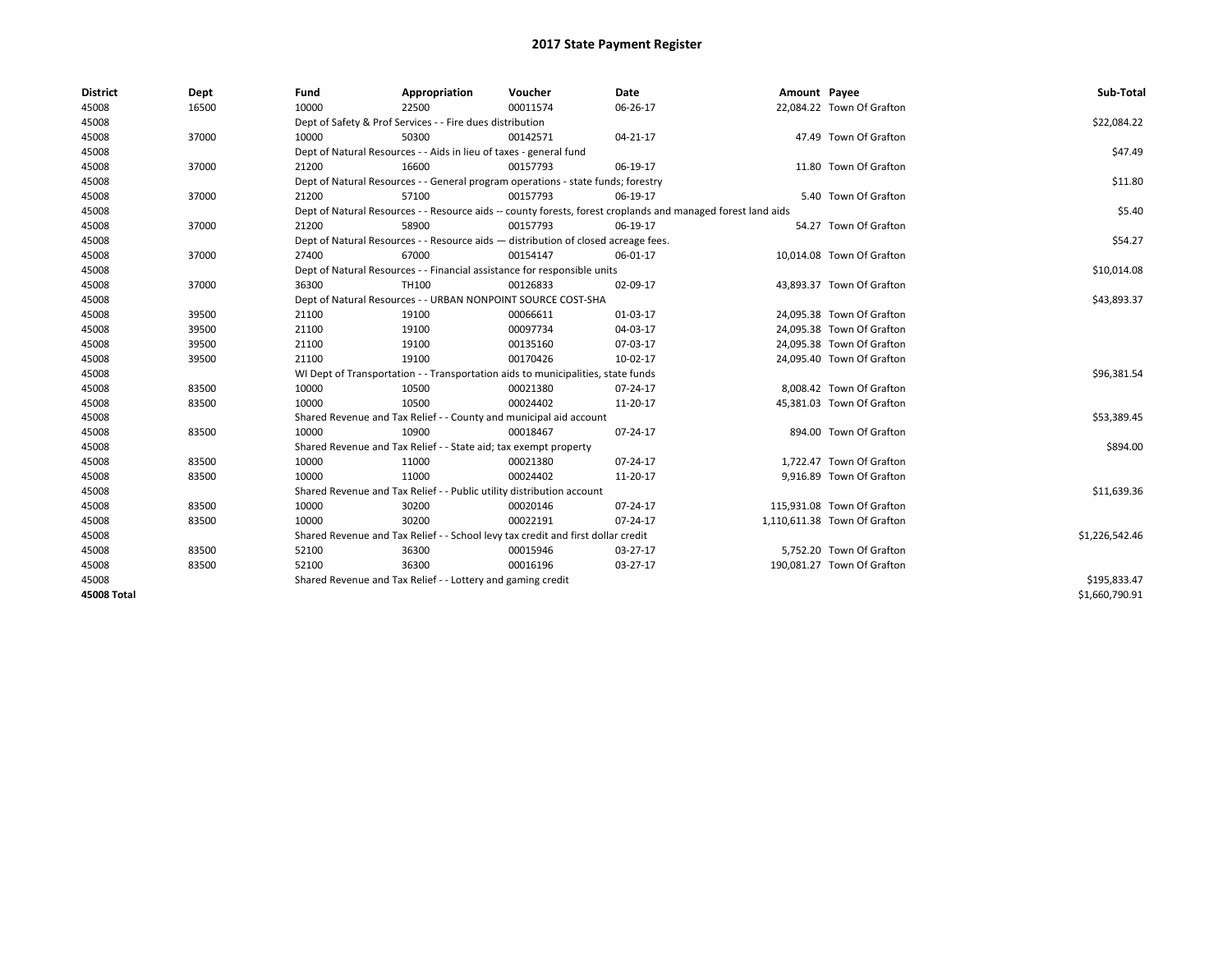| District    | Dept  | Fund  | Appropriation                                                         | Voucher                                                                            | <b>Date</b>                                                                                                  | Amount Payee |                                   | Sub-Total   |
|-------------|-------|-------|-----------------------------------------------------------------------|------------------------------------------------------------------------------------|--------------------------------------------------------------------------------------------------------------|--------------|-----------------------------------|-------------|
| 45012       | 16500 | 10000 | 22500                                                                 | 00011575                                                                           | 06-26-17                                                                                                     |              | 7,850.02 Town Of Port Washington  |             |
| 45012       |       |       | Dept of Safety & Prof Services - - Fire dues distribution             |                                                                                    |                                                                                                              |              |                                   | \$7,850.02  |
| 45012       | 37000 | 21200 | 16600                                                                 | 00157794                                                                           | 06-19-17                                                                                                     |              | 29.28 Town Of Port Washington     |             |
| 45012       |       |       |                                                                       | Dept of Natural Resources - - General program operations - state funds; forestry   |                                                                                                              |              |                                   | \$29.28     |
| 45012       | 37000 | 21200 | 57100                                                                 | 00157794                                                                           | 06-19-17                                                                                                     |              | 13.40 Town Of Port Washington     |             |
| 45012       |       |       |                                                                       |                                                                                    | Dept of Natural Resources - - Resource aids -- county forests, forest croplands and managed forest land aids |              |                                   | \$13.40     |
| 45012       | 37000 | 21200 | 58900                                                                 | 00157794                                                                           | 06-19-17                                                                                                     |              | 134.68 Town Of Port Washington    |             |
| 45012       |       |       |                                                                       | Dept of Natural Resources - - Resource aids - distribution of closed acreage fees. |                                                                                                              |              |                                   | \$134.68    |
| 45012       | 39500 | 21100 | 19100                                                                 | 00066612                                                                           | 01-03-17                                                                                                     |              | 12,837.66 Town Of Port Washington |             |
| 45012       | 39500 | 21100 | 19100                                                                 | 00097735                                                                           | 04-03-17                                                                                                     |              | 12,837.66 Town Of Port Washington |             |
| 45012       | 39500 | 21100 | 19100                                                                 | 00135161                                                                           | 07-03-17                                                                                                     |              | 12,837.66 Town Of Port Washington |             |
| 45012       | 39500 | 21100 | 19100                                                                 | 00170427                                                                           | 10-02-17                                                                                                     |              | 12,837.66 Town Of Port Washington |             |
| 45012       |       |       |                                                                       | WI Dept of Transportation - - Transportation aids to municipalities, state funds   |                                                                                                              |              |                                   | \$51,350.64 |
| 45012       | 83500 | 10000 | 10500                                                                 | 00021381                                                                           | 07-24-17                                                                                                     |              | 3,108.79 Town Of Port Washington  |             |
| 45012       | 83500 | 10000 | 10500                                                                 | 00024403                                                                           | 11-20-17                                                                                                     |              | 17,616.46 Town Of Port Washington |             |
| 45012       |       |       |                                                                       | Shared Revenue and Tax Relief - - County and municipal aid account                 |                                                                                                              |              |                                   | \$20,725.25 |
| 45012       | 83500 | 10000 | 10900                                                                 | 00018468                                                                           | 07-24-17                                                                                                     |              | 74.00 Town Of Port Washington     |             |
| 45012       |       |       | Shared Revenue and Tax Relief - - State aid; tax exempt property      |                                                                                    |                                                                                                              |              |                                   | \$74.00     |
| 45012       | 83500 | 10000 | 11000                                                                 | 00021381                                                                           | 07-24-17                                                                                                     |              | 282.72 Town Of Port Washington    |             |
| 45012       | 83500 | 10000 | 11000                                                                 | 00024403                                                                           | 11-20-17                                                                                                     |              | 1,644.97 Town Of Port Washington  |             |
| 45012       |       |       | Shared Revenue and Tax Relief - - Public utility distribution account |                                                                                    |                                                                                                              |              |                                   | \$1,927.69  |
| 45012       | 83500 | 52100 | 36300                                                                 | 00015947                                                                           | 03-27-17                                                                                                     |              | 1,427.92 Town Of Port Washington  |             |
| 45012       |       |       | Shared Revenue and Tax Relief - - Lottery and gaming credit           |                                                                                    |                                                                                                              |              |                                   | \$1,427.92  |
| 45012 Total |       |       |                                                                       |                                                                                    |                                                                                                              |              |                                   | \$83,532.88 |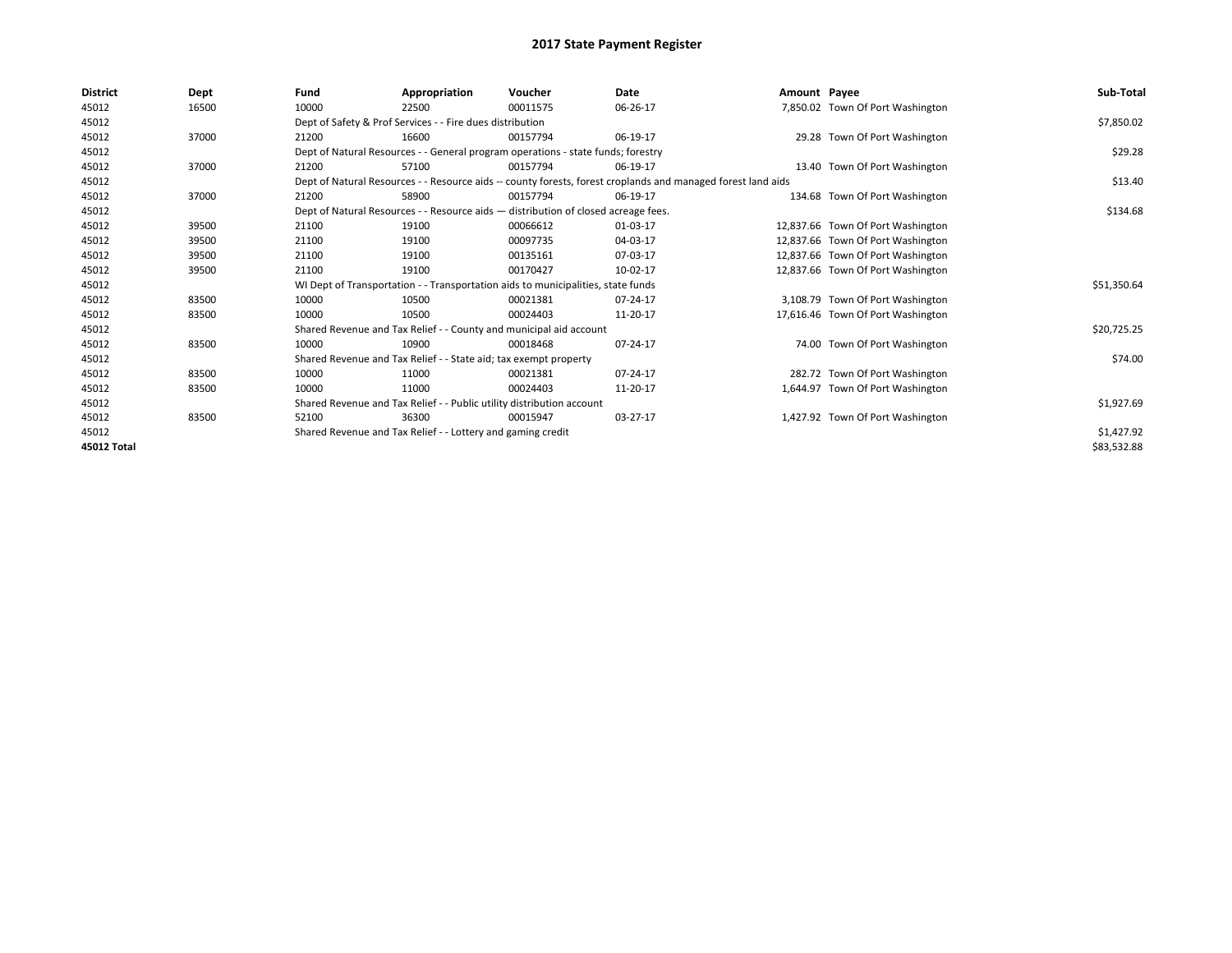| <b>District</b>    | Dept  | Fund  | Appropriation                                                                                                | Voucher  | Date     | Amount Payee |                             | Sub-Total    |
|--------------------|-------|-------|--------------------------------------------------------------------------------------------------------------|----------|----------|--------------|-----------------------------|--------------|
| 45014              | 16500 | 10000 | 22500                                                                                                        | 00011576 | 06-26-17 |              | 8,524.13 Town Of Saukville  |              |
| 45014              |       |       | Dept of Safety & Prof Services - - Fire dues distribution                                                    |          |          |              |                             | \$8,524.13   |
| 45014              | 37000 | 10000 | 50300                                                                                                        | 00125789 | 02-06-17 |              | 4.022.28 Town Of Saukville  |              |
| 45014              | 37000 | 10000 | 50300                                                                                                        | 00142608 | 04-21-17 |              | 914.43 Town Of Saukville    |              |
| 45014              |       |       | Dept of Natural Resources - - Aids in lieu of taxes - general fund                                           |          |          |              |                             | \$4,936.71   |
| 45014              | 37000 | 21200 | 16600                                                                                                        | 00157795 | 06-19-17 |              | 261.18 Town Of Saukville    |              |
| 45014              |       |       | Dept of Natural Resources - - General program operations - state funds; forestry                             |          |          |              |                             | \$261.18     |
| 45014              | 37000 | 21200 | 57100                                                                                                        | 00157795 | 06-19-17 |              | 119.54 Town Of Saukville    |              |
| 45014              |       |       | Dept of Natural Resources - - Resource aids -- county forests, forest croplands and managed forest land aids |          | \$119.54 |              |                             |              |
| 45014              | 37000 | 21200 | 57900                                                                                                        | 00142609 | 04-21-17 |              | 778.88 Town Of Saukville    |              |
| 45014              |       |       | Dept of Natural Resources - - Aids in lieu of taxes - sum sufficient                                         |          |          |              |                             | \$778.88     |
| 45014              | 37000 | 21200 | 58900                                                                                                        | 00157795 | 06-19-17 |              | 1,201.41 Town Of Saukville  |              |
| 45014              |       |       | Dept of Natural Resources - - Resource aids - distribution of closed acreage fees.                           |          |          |              |                             | \$1,201.41   |
| 45014              | 37000 | 27400 | 67000                                                                                                        | 00154791 | 06-01-17 |              | 3,279.62 Town Of Saukville  |              |
| 45014              |       |       | Dept of Natural Resources - - Financial assistance for responsible units                                     |          |          |              |                             | \$3,279.62   |
| 45014              | 39500 | 21100 | 19100                                                                                                        | 00066613 | 01-03-17 |              | 21,772.27 Town Of Saukville |              |
| 45014              | 39500 | 21100 | 19100                                                                                                        | 00097736 | 04-03-17 |              | 21.772.27 Town Of Saukville |              |
| 45014              | 39500 | 21100 | 19100                                                                                                        | 00135162 | 07-03-17 |              | 21,772.27 Town Of Saukville |              |
| 45014              | 39500 | 21100 | 19100                                                                                                        | 00170428 | 10-02-17 |              | 21,772.29 Town Of Saukville |              |
| 45014              |       |       | WI Dept of Transportation - - Transportation aids to municipalities, state funds                             |          |          |              |                             | \$87,089.10  |
| 45014              | 83500 | 10000 | 10500                                                                                                        | 00021382 | 07-24-17 |              | 3,577.58 Town Of Saukville  |              |
| 45014              | 83500 | 10000 | 10500                                                                                                        | 00024404 | 11-20-17 |              | 20,272.95 Town Of Saukville |              |
| 45014              |       |       | Shared Revenue and Tax Relief - - County and municipal aid account                                           |          |          |              |                             | \$23,850.53  |
| 45014              | 83500 | 10000 | 10900                                                                                                        | 00018469 | 07-24-17 |              | 66.00 Town Of Saukville     |              |
| 45014              |       |       | Shared Revenue and Tax Relief - - State aid; tax exempt property                                             |          |          |              |                             | \$66.00      |
| 45014              | 83500 | 10000 | 50100                                                                                                        | 00015353 | 01-31-17 |              | 389.13 Town Of Saukville    |              |
| 45014              |       |       | Shared Revenue and Tax Relief - - Payments for municipal services                                            |          |          |              |                             | \$389.13     |
| <b>45014 Total</b> |       |       |                                                                                                              |          |          |              |                             | \$130.496.23 |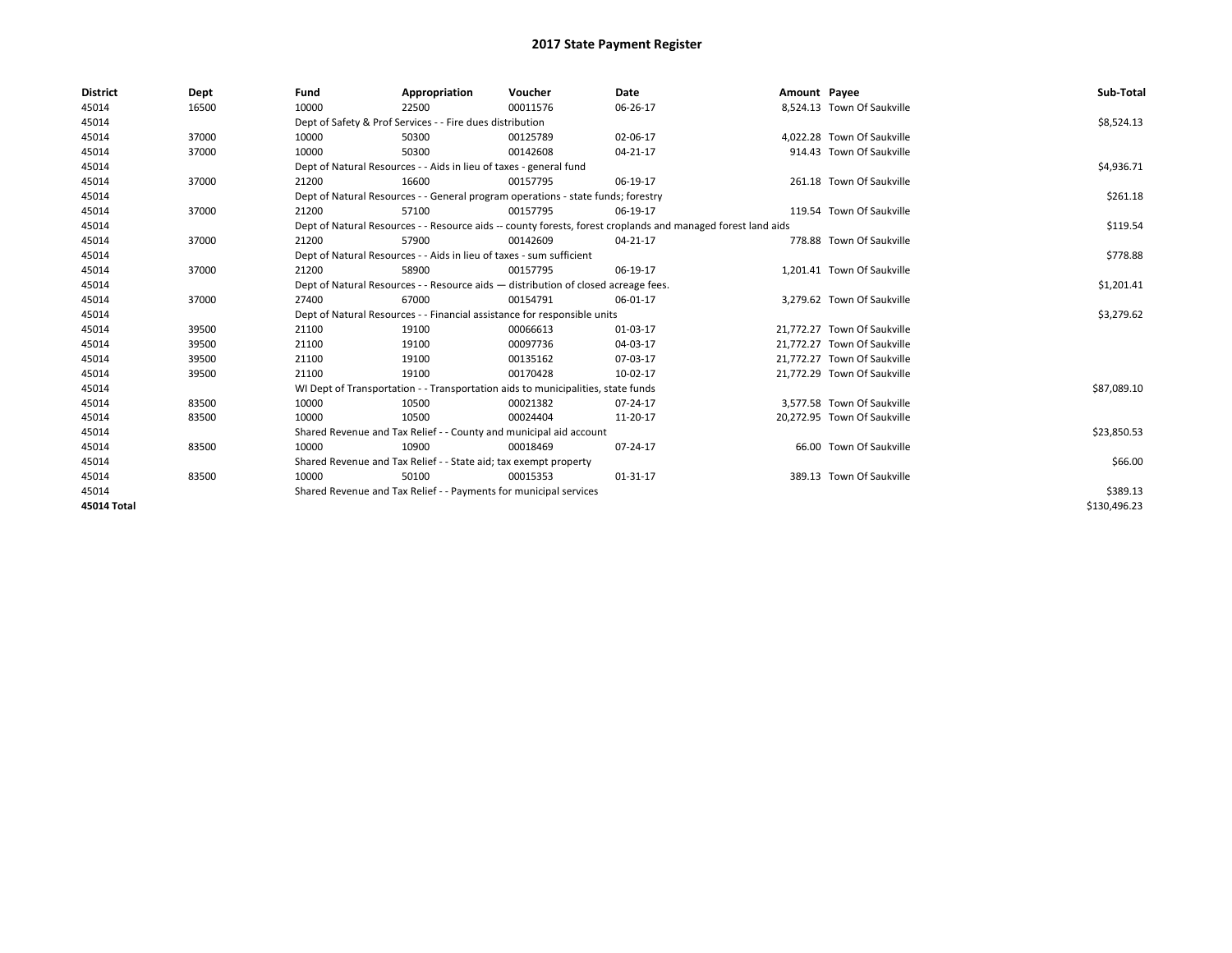| <b>District</b> | Dept  | Fund  | Appropriation                                                                    | Voucher  | Date     | Amount Payee |                              | Sub-Total   |
|-----------------|-------|-------|----------------------------------------------------------------------------------|----------|----------|--------------|------------------------------|-------------|
| 45105           | 83500 | 10000 | 30200                                                                            | 00020147 | 07-24-17 |              | 3,380.13 Village Of Bayside  |             |
| 45105           | 83500 | 10000 | 30200                                                                            | 00022192 | 07-24-17 |              | 57,350.40 Village Of Bayside |             |
| 45105           |       |       | Shared Revenue and Tax Relief - - School levy tax credit and first dollar credit |          |          |              |                              | \$60,730.53 |
| 45105           | 83500 | 52100 | 36300                                                                            | 00016197 | 03-27-17 |              | 6,030.63 Village Of Bayside  |             |
| 45105           |       |       | Shared Revenue and Tax Relief - - Lottery and gaming credit                      |          |          |              |                              | \$6,030.63  |
| 45105 Total     |       |       |                                                                                  |          |          |              |                              | \$66,761.16 |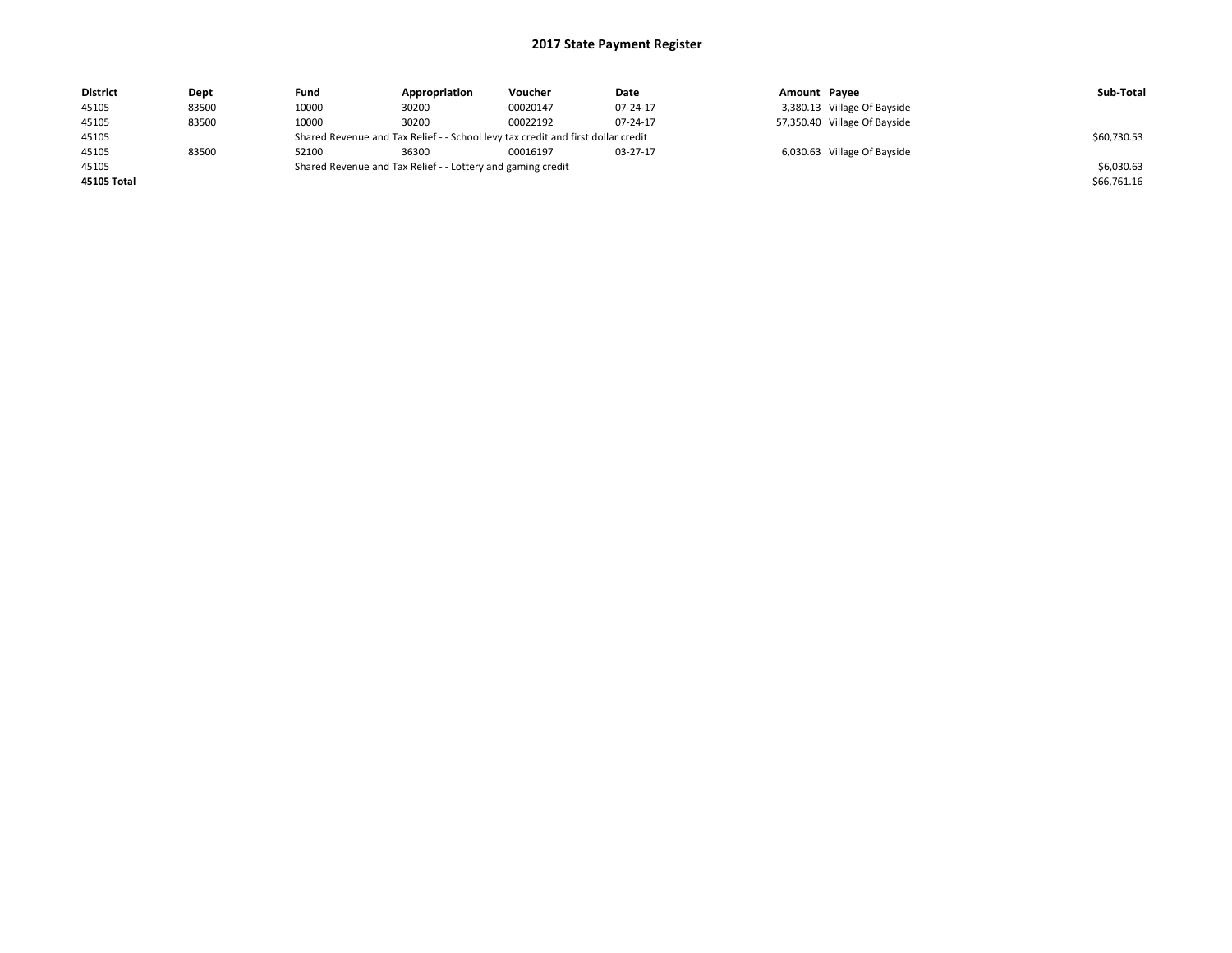| <b>District</b>    | Dept  | Fund                                                                             | Appropriation                                                            | Voucher     | Date     | Amount Payee |                              | Sub-Total    |
|--------------------|-------|----------------------------------------------------------------------------------|--------------------------------------------------------------------------|-------------|----------|--------------|------------------------------|--------------|
| 45106              | 16500 | 10000                                                                            | 22500                                                                    | 00011577    | 06-27-17 |              | 7,753.10 Village Of Belgium  |              |
| 45106              |       |                                                                                  | Dept of Safety & Prof Services - - Fire dues distribution                |             |          |              |                              | \$7,753.10   |
| 45106              | 37000 | 27400                                                                            | 67000                                                                    | 00154313    | 06-01-17 |              | 5,361.23 Village Of Belgium  |              |
| 45106              |       |                                                                                  | Dept of Natural Resources - - Financial assistance for responsible units |             |          |              |                              | \$5,361.23   |
| 45106              | 39500 | 21100                                                                            | 19100                                                                    | 00066614    | 01-03-17 |              | 15,832.52 Village Of Belgium |              |
| 45106              | 39500 | 21100                                                                            | 19100                                                                    | 00097737    | 04-03-17 |              | 15,832.52 Village Of Belgium |              |
| 45106              | 39500 | 21100                                                                            | 19100                                                                    | 00135163    | 07-03-17 |              | 15,832.52 Village Of Belgium |              |
| 45106              | 39500 | 21100                                                                            | 19100                                                                    | 00170429    | 10-02-17 |              | 15,832.54 Village Of Belgium |              |
| 45106              |       | WI Dept of Transportation - - Transportation aids to municipalities, state funds |                                                                          | \$63,330.10 |          |              |                              |              |
| 45106              | 83500 | 10000                                                                            | 10500                                                                    | 00021383    | 07-24-17 |              | 5,936.56 Village Of Belgium  |              |
| 45106              | 83500 | 10000                                                                            | 10500                                                                    | 00024405    | 11-20-17 |              | 36,880.43 Village Of Belgium |              |
| 45106              |       |                                                                                  | Shared Revenue and Tax Relief - - County and municipal aid account       |             |          |              |                              | \$42,816.99  |
| 45106              | 83500 | 10000                                                                            | 10900                                                                    | 00018470    | 07-24-17 |              | 324.00 Village Of Belgium    |              |
| 45106              | 83500 | 10000                                                                            | 10900                                                                    | 00019897    | 07-24-17 |              | 347.00 Village Of Belgium    |              |
| 45106              |       |                                                                                  | Shared Revenue and Tax Relief - - State aid; tax exempt property         |             |          |              |                              | \$671.00     |
| 45106              | 83500 | 10000                                                                            | 11000                                                                    | 00021383    | 07-24-17 |              | 357.32 Village Of Belgium    |              |
| 45106              | 83500 | 10000                                                                            | 11000                                                                    | 00024405    | 11-20-17 |              | 8,423.58 Village Of Belgium  |              |
| 45106              |       |                                                                                  | Shared Revenue and Tax Relief - - Public utility distribution account    |             |          |              |                              | \$8,780.90   |
| <b>45106 Total</b> |       |                                                                                  |                                                                          |             |          |              |                              | \$128,713.32 |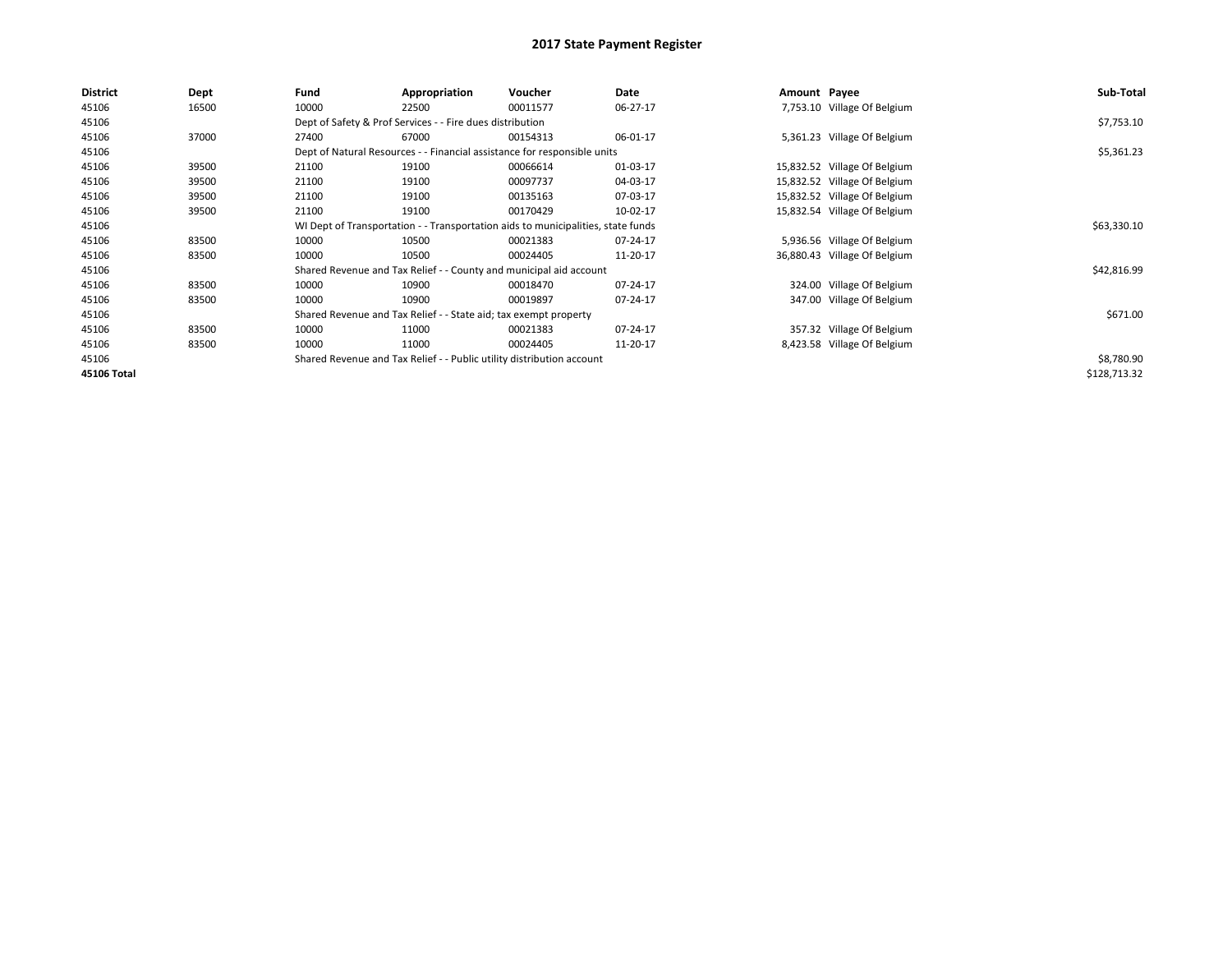| <b>District</b> | Dept  | Fund  | Appropriation                                                                                                | Voucher  | Date     | Amount Payee |                                | Sub-Total    |  |  |  |
|-----------------|-------|-------|--------------------------------------------------------------------------------------------------------------|----------|----------|--------------|--------------------------------|--------------|--|--|--|
| 45126           | 16500 | 10000 | 22500                                                                                                        | 00011578 | 06-26-17 |              | 6,761.83 Village Of Fredonia   |              |  |  |  |
| 45126           |       |       | Dept of Safety & Prof Services - - Fire dues distribution                                                    |          |          |              |                                | \$6,761.83   |  |  |  |
| 45126           | 37000 | 21200 | 16600                                                                                                        | 00157796 | 06-19-17 |              | 4.37 Village Of Fredonia       |              |  |  |  |
| 45126           |       |       | Dept of Natural Resources - - General program operations - state funds; forestry                             |          |          |              |                                |              |  |  |  |
| 45126           | 37000 | 21200 | 57100                                                                                                        | 00157796 | 06-19-17 |              | 2.00 Village Of Fredonia       |              |  |  |  |
| 45126           |       |       | Dept of Natural Resources - - Resource aids -- county forests, forest croplands and managed forest land aids |          |          |              |                                |              |  |  |  |
| 45126           | 37000 | 21200 | 58900                                                                                                        | 00157796 | 06-19-17 |              | 20.10 Village Of Fredonia      |              |  |  |  |
| 45126           |       |       | Dept of Natural Resources - - Resource aids - distribution of closed acreage fees.                           |          |          |              |                                | \$20.10      |  |  |  |
| 45126           | 37000 | 27400 | 67000                                                                                                        | 00154182 | 06-01-17 |              | 6,666.28 Village Of Fredonia   |              |  |  |  |
| 45126           |       |       | Dept of Natural Resources - - Financial assistance for responsible units                                     |          |          |              |                                | \$6,666.28   |  |  |  |
| 45126           | 39500 | 21100 | 19100                                                                                                        | 00066615 | 01-03-17 |              | 25,572.98 Village Of Fredonia  |              |  |  |  |
| 45126           | 39500 | 21100 | 19100                                                                                                        | 00097738 | 04-03-17 |              | 25,572.98 Village Of Fredonia  |              |  |  |  |
| 45126           | 39500 | 21100 | 19100                                                                                                        | 00135164 | 07-03-17 |              | 25,572.98 Village Of Fredonia  |              |  |  |  |
| 45126           | 39500 | 21100 | 19100                                                                                                        | 00170430 | 10-02-17 |              | 25,573.01 Village Of Fredonia  |              |  |  |  |
| 45126           |       |       | WI Dept of Transportation - - Transportation aids to municipalities, state funds                             |          |          |              |                                |              |  |  |  |
| 45126           | 39500 | 21100 | 27800                                                                                                        | 00190730 | 11-10-17 |              | 13,740.75 Village Of Fredonia  |              |  |  |  |
| 45126           |       |       | WI Dept of Transportation - - Local roads improvement program, state funds                                   |          |          |              |                                | \$13,740.75  |  |  |  |
| 45126           | 43500 | 10000 | 11900                                                                                                        | 00152432 | 09-01-17 |              | 5,226.65 Village Of Fredonia   |              |  |  |  |
| 45126           |       |       | Department of Health Services - - Emergency medical services; aids                                           |          |          |              |                                | \$5,226.65   |  |  |  |
| 45126           | 43500 | 00005 | 16300                                                                                                        | 01LGS    | 11-17-17 |              | 3,452.83 Village Of Fredonia   |              |  |  |  |
| 45126           |       |       | Department of Health Services - - Guardianship grant program                                                 |          |          |              |                                | \$3,452.83   |  |  |  |
| 45126           | 45500 | 10000 | 23100                                                                                                        | 00029070 | 05-31-17 |              | 320.00 Village Of Fredonia     |              |  |  |  |
| 45126           |       |       | Department of Justice - - Law enforcement training fund, local assistance                                    |          |          |              |                                | \$320.00     |  |  |  |
| 45126           | 83500 | 10000 | 10100                                                                                                        | 00021384 | 07-24-17 |              | 3,386.56 Village Of Fredonia   |              |  |  |  |
| 45126           |       |       | Shared Revenue and Tax Relief - - Expenditure restraint program account                                      |          |          |              |                                | \$3,386.56   |  |  |  |
| 45126           | 83500 | 10000 | 10500                                                                                                        | 00021384 | 07-24-17 |              | 29,526.60 Village Of Fredonia  |              |  |  |  |
| 45126           | 83500 | 10000 | 10500                                                                                                        | 00024406 | 11-20-17 |              | 163,864.60 Village Of Fredonia |              |  |  |  |
| 45126           |       |       | Shared Revenue and Tax Relief - - County and municipal aid account                                           |          |          |              |                                | \$193,391.20 |  |  |  |
| 45126           | 83500 | 10000 | 10900                                                                                                        | 00018471 | 07-24-17 |              | 1,545.00 Village Of Fredonia   |              |  |  |  |
| 45126           |       |       | Shared Revenue and Tax Relief - - State aid; tax exempt property                                             |          |          |              |                                | \$1,545.00   |  |  |  |
| 45126 Total     |       |       |                                                                                                              |          |          |              |                                | \$336,809.52 |  |  |  |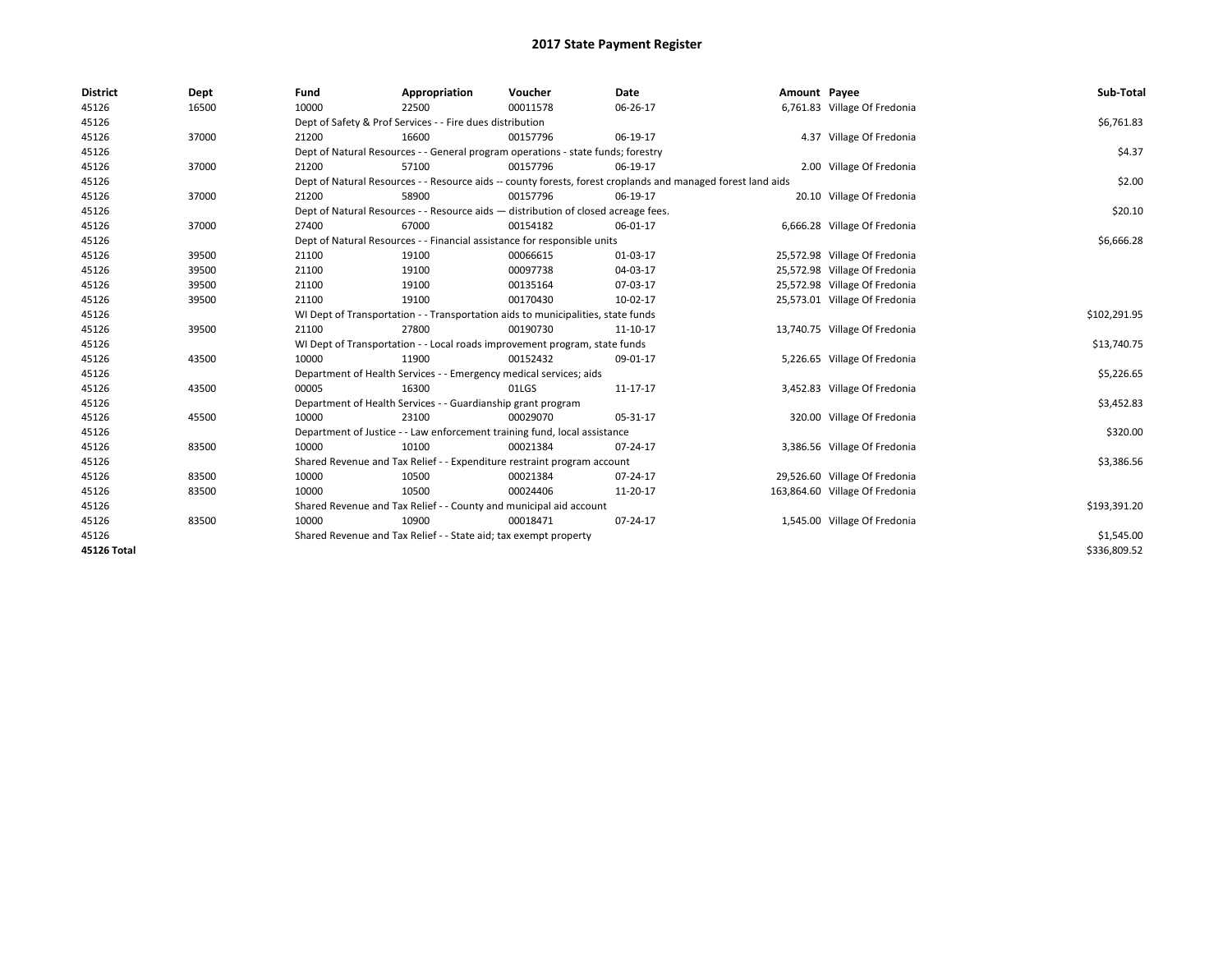| <b>District</b> | Dept  | Fund                                                                | Appropriation                                                                    | Voucher     | <b>Date</b> | Amount Payee |                                 | Sub-Total      |
|-----------------|-------|---------------------------------------------------------------------|----------------------------------------------------------------------------------|-------------|-------------|--------------|---------------------------------|----------------|
| 45131           | 16500 | 10000                                                               | 22500                                                                            | 00011579    | 06-26-17    |              | 48,375.36 Village Of Grafton    |                |
| 45131           |       |                                                                     | Dept of Safety & Prof Services - - Fire dues distribution                        |             |             |              |                                 | \$48,375.36    |
| 45131           | 37000 | 27400                                                               | 67000                                                                            | 00154731    | 06-01-17    |              | 24,062.15 Village Of Grafton    |                |
| 45131           |       |                                                                     | Dept of Natural Resources - - Financial assistance for responsible units         |             |             |              |                                 | \$24,062.15    |
| 45131           | 39500 | 21100                                                               | 16200                                                                            | 00067394    | 01-03-17    |              | 12,772.09 Village Of Grafton    |                |
| 45131           | 39500 | 21100                                                               | 16200                                                                            | 00098517    | 04-03-17    |              | 12,772.09 Village Of Grafton    |                |
| 45131           | 39500 | 21100                                                               | 16200                                                                            | 00135943    | 07-03-17    |              | 12,772.09 Village Of Grafton    |                |
| 45131           | 39500 | 21100                                                               | 16200                                                                            | 00171209    | 10-02-17    |              | 12,772.12 Village Of Grafton    |                |
| 45131           |       | WI Dept of Transportation - - Connecting highways aids, state funds |                                                                                  | \$51,088.39 |             |              |                                 |                |
| 45131           | 39500 | 21100                                                               | 19100                                                                            | 00066616    | 01-03-17    |              | 183,600.12 Village Of Grafton   |                |
| 45131           | 39500 | 21100                                                               | 19100                                                                            | 00097739    | 04-03-17    |              | 183,600.12 Village Of Grafton   |                |
| 45131           | 39500 | 21100                                                               | 19100                                                                            | 00135165    | 07-03-17    |              | 183,600.12 Village Of Grafton   |                |
| 45131           | 39500 | 21100                                                               | 19100                                                                            | 00170431    | 10-02-17    |              | 183,600.15 Village Of Grafton   |                |
| 45131           |       |                                                                     | WI Dept of Transportation - - Transportation aids to municipalities, state funds |             |             |              |                                 | \$734,400.51   |
| 45131           | 43500 | 10000                                                               | 11900                                                                            | 00152439    | 09-01-17    |              | 6,089.02 Village Of Grafton     |                |
| 45131           |       | Department of Health Services - - Emergency medical services; aids  |                                                                                  | \$6,089.02  |             |              |                                 |                |
| 45131           | 83500 | 10000                                                               | 10100                                                                            | 00021385    | 07-24-17    |              | 172,119.51 Village Of Grafton   |                |
| 45131           |       |                                                                     | Shared Revenue and Tax Relief - - Expenditure restraint program account          |             |             |              |                                 | \$172,119.51   |
| 45131           | 83500 | 10000                                                               | 10500                                                                            | 00021385    | 07-24-17    |              | 39,117.31 Village Of Grafton    |                |
| 45131           | 83500 | 10000                                                               | 10500                                                                            | 00024407    | 11-20-17    |              | 247,218.28 Village Of Grafton   |                |
| 45131           |       |                                                                     | Shared Revenue and Tax Relief - - County and municipal aid account               |             |             |              |                                 | \$286,335.59   |
| 45131           | 83500 | 10000                                                               | 10900                                                                            | 00018472    | 07-24-17    |              | 50,260.00 Village Of Grafton    |                |
| 45131           | 83500 | 10000                                                               | 10900                                                                            | 00019898    | 07-24-17    |              | 25,013.00 Village Of Grafton    |                |
| 45131           |       |                                                                     | Shared Revenue and Tax Relief - - State aid; tax exempt property                 |             |             |              |                                 | \$75,273.00    |
| 45131           | 83500 | 10000                                                               | 11000                                                                            | 00021385    | 07-24-17    |              | 4,466.48 Village Of Grafton     |                |
| 45131           | 83500 | 10000                                                               | 11000                                                                            | 00024407    | 11-20-17    |              | 25,855.21 Village Of Grafton    |                |
| 45131           |       |                                                                     | Shared Revenue and Tax Relief - - Public utility distribution account            |             |             |              |                                 | \$30,321.69    |
| 45131           | 83500 | 10000                                                               | 30200                                                                            | 00020148    | 07-24-17    |              | 282,565.85 Village Of Grafton   |                |
| 45131           | 83500 | 10000                                                               | 30200                                                                            | 00022193    | 07-24-17    |              | 2,134,082.55 Village Of Grafton |                |
| 45131           |       |                                                                     | Shared Revenue and Tax Relief - - School levy tax credit and first dollar credit |             |             |              |                                 | \$2,416,648.40 |
| 45131           | 83500 | 52100                                                               | 36300                                                                            | 00016198    | 03-27-17    |              | 446,877.30 Village Of Grafton   |                |
| 45131           |       |                                                                     | Shared Revenue and Tax Relief - - Lottery and gaming credit                      |             |             |              |                                 | \$446,877.30   |
| 45131 Total     |       |                                                                     |                                                                                  |             |             |              |                                 | \$4,291,590.92 |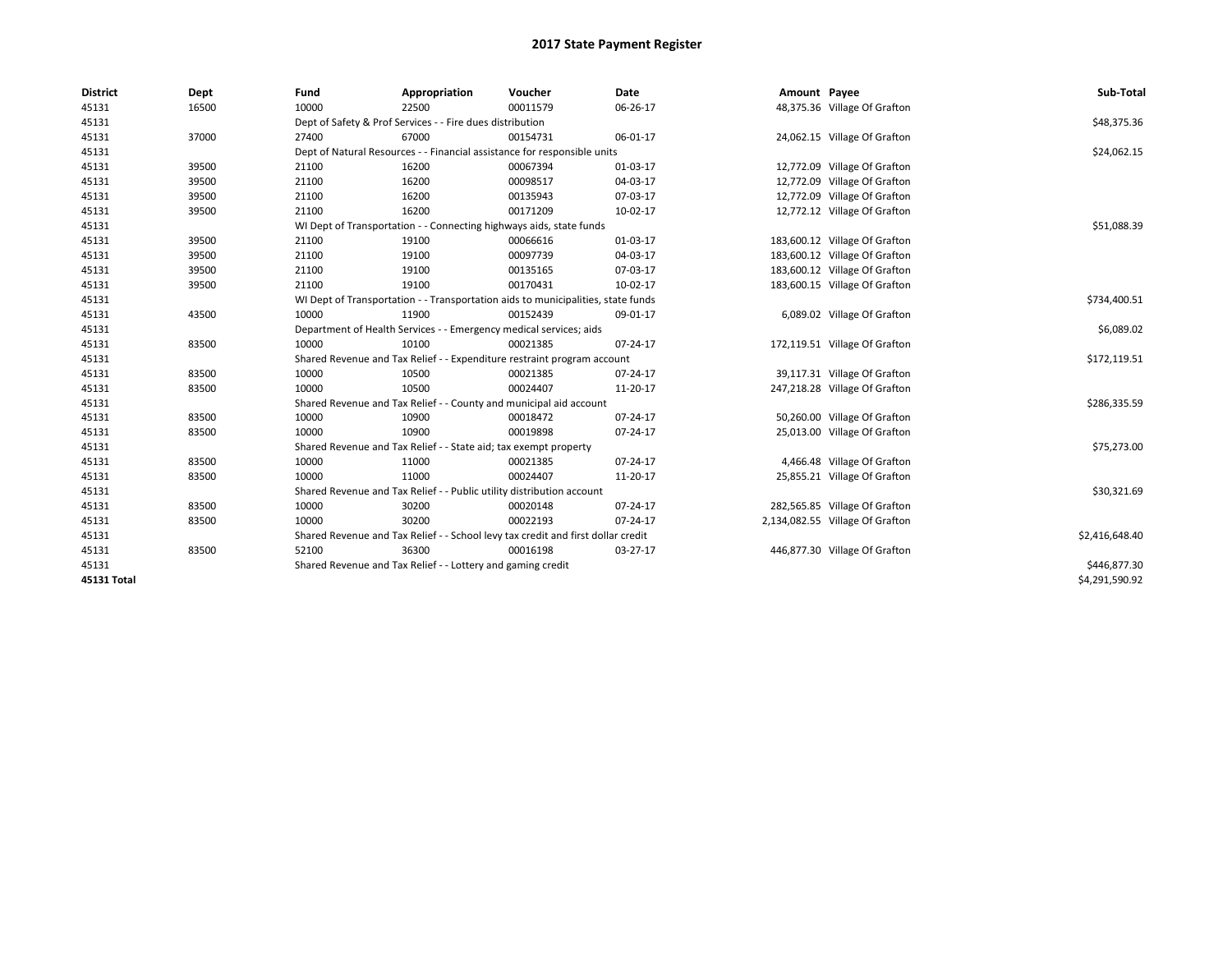| <b>District</b> | Dept  | Fund                                                                                                         | Appropriation                                                    | Voucher                                                                            | Date     | Amount Payee |                      | Sub-Total  |
|-----------------|-------|--------------------------------------------------------------------------------------------------------------|------------------------------------------------------------------|------------------------------------------------------------------------------------|----------|--------------|----------------------|------------|
| 45161           | 16500 | 10000                                                                                                        | 22500                                                            | 00012446                                                                           | 06-30-17 |              | 3,239.76 Vil Newburg |            |
| 45161           |       |                                                                                                              | Dept of Safety & Prof Services - - Fire dues distribution        |                                                                                    |          |              |                      | \$3,239.76 |
| 45161           | 37000 | 21200                                                                                                        | 16600                                                            | 00157797                                                                           | 06-19-17 |              | 5.68 Vil Newburg     |            |
| 45161           |       | Dept of Natural Resources - - General program operations - state funds; forestry                             |                                                                  | \$5.68                                                                             |          |              |                      |            |
| 45161           | 37000 | 21200                                                                                                        | 57100                                                            | 00157797                                                                           | 06-19-17 |              | 2.60 Vil Newburg     |            |
| 45161           |       | Dept of Natural Resources - - Resource aids -- county forests, forest croplands and managed forest land aids |                                                                  | \$2.60                                                                             |          |              |                      |            |
| 45161           | 37000 | 21200                                                                                                        | 58900                                                            | 00157797                                                                           | 06-19-17 |              | 26.13 Vil Newburg    |            |
| 45161           |       |                                                                                                              |                                                                  | Dept of Natural Resources - - Resource aids - distribution of closed acreage fees. |          |              |                      | \$26.13    |
| 45161           | 45500 | 10000                                                                                                        | 23100                                                            | 00021613                                                                           | 01-03-17 |              | 160.00 Vil Newburg   |            |
| 45161           | 45500 | 10000                                                                                                        | 23100                                                            | 00039167                                                                           | 12-20-17 |              | 160.00 Vil Newburg   |            |
| 45161           |       |                                                                                                              |                                                                  | Department of Justice - - Law enforcement training fund, local assistance          |          |              |                      | \$320.00   |
| 45161           | 83500 | 10000                                                                                                        | 10900                                                            | 00018473                                                                           | 07-24-17 |              | 3.00 Vil Newburg     |            |
| 45161           |       |                                                                                                              | Shared Revenue and Tax Relief - - State aid; tax exempt property |                                                                                    |          |              |                      | \$3.00     |
| 45161 Total     |       |                                                                                                              |                                                                  |                                                                                    |          |              |                      | \$3,597.17 |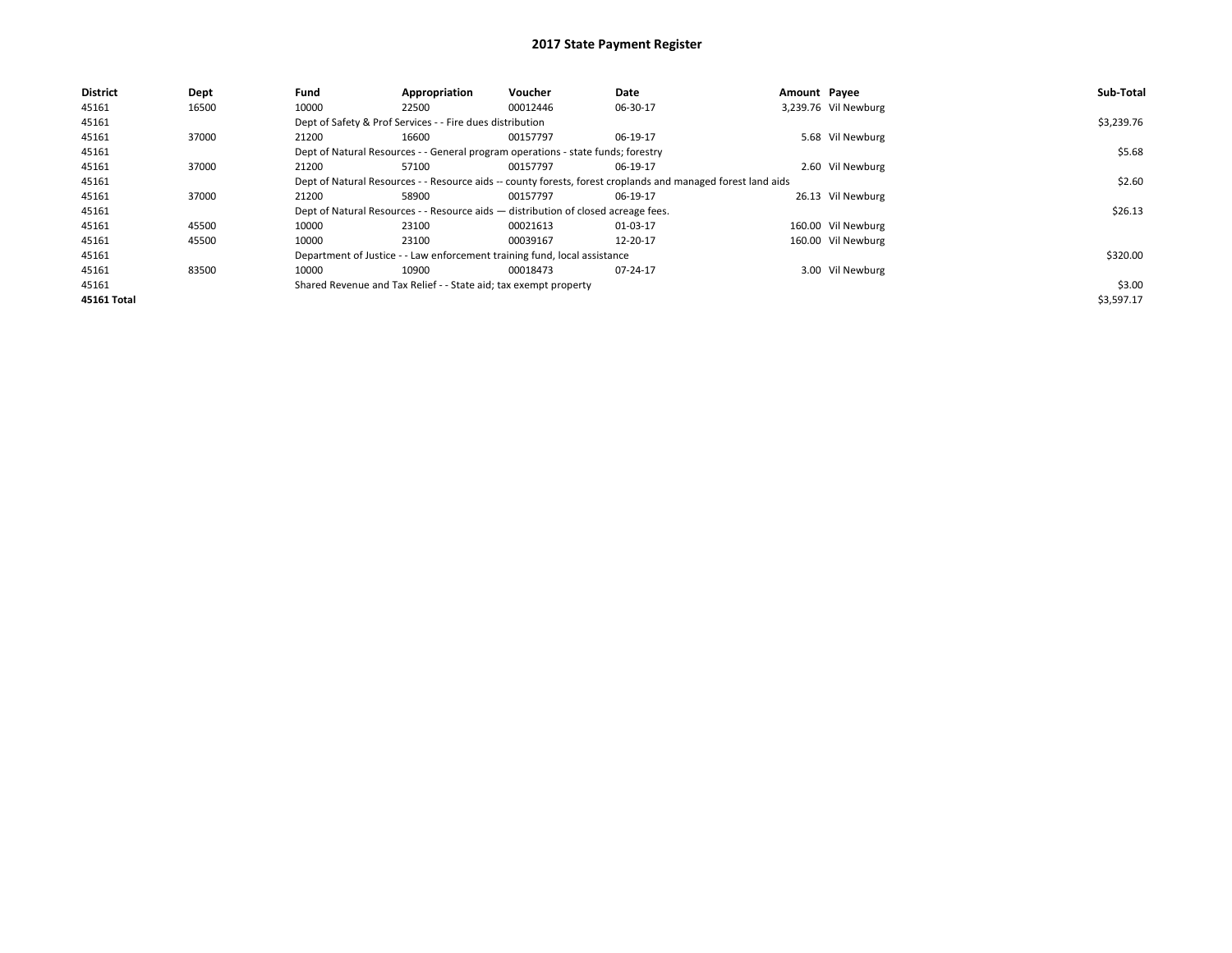| <b>District</b>    | Dept  | Fund  | Appropriation                                                                                                | Voucher  | Date     | Amount Payee |                                  | Sub-Total    |  |  |
|--------------------|-------|-------|--------------------------------------------------------------------------------------------------------------|----------|----------|--------------|----------------------------------|--------------|--|--|
| 45181              | 16500 | 10000 | 22500                                                                                                        | 00011580 | 06-26-17 |              | 17,159.04 Saukville, Village of  |              |  |  |
| 45181              |       |       | Dept of Safety & Prof Services - - Fire dues distribution                                                    |          |          |              |                                  | \$17,159.04  |  |  |
| 45181              | 37000 | 21200 | 16600                                                                                                        | 00157798 | 06-19-17 |              | 10.05 Saukville, Village of      |              |  |  |
| 45181              |       |       | Dept of Natural Resources - - General program operations - state funds; forestry                             |          |          |              |                                  | \$10.05      |  |  |
| 45181              | 37000 | 21200 | 57100                                                                                                        | 00157798 | 06-19-17 |              | 4.60 Saukville, Village of       |              |  |  |
| 45181              |       |       | Dept of Natural Resources - - Resource aids -- county forests, forest croplands and managed forest land aids |          |          |              |                                  |              |  |  |
| 45181              | 37000 | 21200 | 58300                                                                                                        | 00147330 | 05-16-17 |              | 888.01 Saukville, Village of     |              |  |  |
| 45181              |       |       | Dept of Natural Resources - - Recreation and resource aids, federal funds                                    |          |          |              |                                  |              |  |  |
| 45181              | 37000 | 21200 | 58900                                                                                                        | 00157798 | 06-19-17 |              | 46.23 Saukville, Village of      |              |  |  |
| 45181              |       |       | Dept of Natural Resources - - Resource aids - distribution of closed acreage fees.                           |          |          |              |                                  | \$46.23      |  |  |
| 45181              | 37000 | 27400 | 67000                                                                                                        | 00154066 | 06-01-17 |              | 2,520.56 Saukville, Village of   |              |  |  |
| 45181              |       |       | Dept of Natural Resources - - Financial assistance for responsible units                                     |          |          |              |                                  | \$2,520.56   |  |  |
| 45181              | 39500 | 21100 | 19100                                                                                                        | 00066617 | 01-03-17 |              | 85,906.81 Saukville, Village of  |              |  |  |
| 45181              | 39500 | 21100 | 19100                                                                                                        | 00097740 | 04-03-17 |              | 85,906.81 Saukville, Village of  |              |  |  |
| 45181              | 39500 | 21100 | 19100                                                                                                        | 00135166 | 07-03-17 |              | 85,906.81 Saukville, Village of  |              |  |  |
| 45181              | 39500 | 21100 | 19100                                                                                                        | 00170432 | 10-02-17 |              | 85,906.84 Saukville, Village of  |              |  |  |
| 45181              |       |       | WI Dept of Transportation - - Transportation aids to municipalities, state funds                             |          |          |              |                                  |              |  |  |
| 45181              | 43500 | 10000 | 11900                                                                                                        | 00152553 | 09-01-17 |              | 5,214.91 Saukville, Village of   |              |  |  |
| 45181              |       |       | Department of Health Services - - Emergency medical services; aids                                           |          |          |              |                                  | \$5,214.91   |  |  |
| 45181              | 43500 | 00005 | 16300                                                                                                        | 01LGS    | 11-17-17 |              | 3,056.60 Saukville, Village of   |              |  |  |
| 45181              |       |       | Department of Health Services - - Guardianship grant program                                                 |          |          |              |                                  | \$3,056.60   |  |  |
| 45181              | 45500 | 10000 | 23100                                                                                                        | 00033842 | 08-31-17 |              | 1,760.00 Saukville, Village of   |              |  |  |
| 45181              |       |       | Department of Justice - - Law enforcement training fund, local assistance                                    |          |          |              |                                  | \$1,760.00   |  |  |
| 45181              | 83500 | 10000 | 10100                                                                                                        | 00021386 | 07-24-17 |              | 56,723.92 Saukville, Village of  |              |  |  |
| 45181              |       |       | Shared Revenue and Tax Relief - - Expenditure restraint program account                                      |          |          |              |                                  | \$56,723.92  |  |  |
| 45181              | 83500 | 10000 | 10500                                                                                                        | 00021386 | 07-24-17 |              | 49,220.24 Saukville, Village of  |              |  |  |
| 45181              | 83500 | 10000 | 10500                                                                                                        | 00024408 | 11-20-17 |              | 275,858.09 Saukville, Village of |              |  |  |
| 45181              |       |       | Shared Revenue and Tax Relief - - County and municipal aid account                                           |          |          |              |                                  | \$325,078.33 |  |  |
| 45181              | 83500 | 10000 | 10900                                                                                                        | 00018474 | 07-24-17 |              | 25,429.00 Saukville, Village of  |              |  |  |
| 45181              | 83500 | 10000 | 10900                                                                                                        | 00019899 | 07-24-17 |              | 369.00 Saukville, Village of     |              |  |  |
| 45181              |       |       | Shared Revenue and Tax Relief - - State aid; tax exempt property                                             |          |          |              |                                  | \$25,798.00  |  |  |
| 45181              | 83500 | 10000 | 11000                                                                                                        | 00021386 | 07-24-17 |              | 10,344.47 Saukville, Village of  |              |  |  |
| 45181              | 83500 | 10000 | 11000                                                                                                        | 00024408 | 11-20-17 |              | 65,386.39 Saukville, Village of  |              |  |  |
| 45181              |       |       | Shared Revenue and Tax Relief - - Public utility distribution account                                        |          |          |              |                                  | \$75,730.86  |  |  |
| <b>45181 Total</b> |       |       |                                                                                                              |          |          |              |                                  | \$857,618.38 |  |  |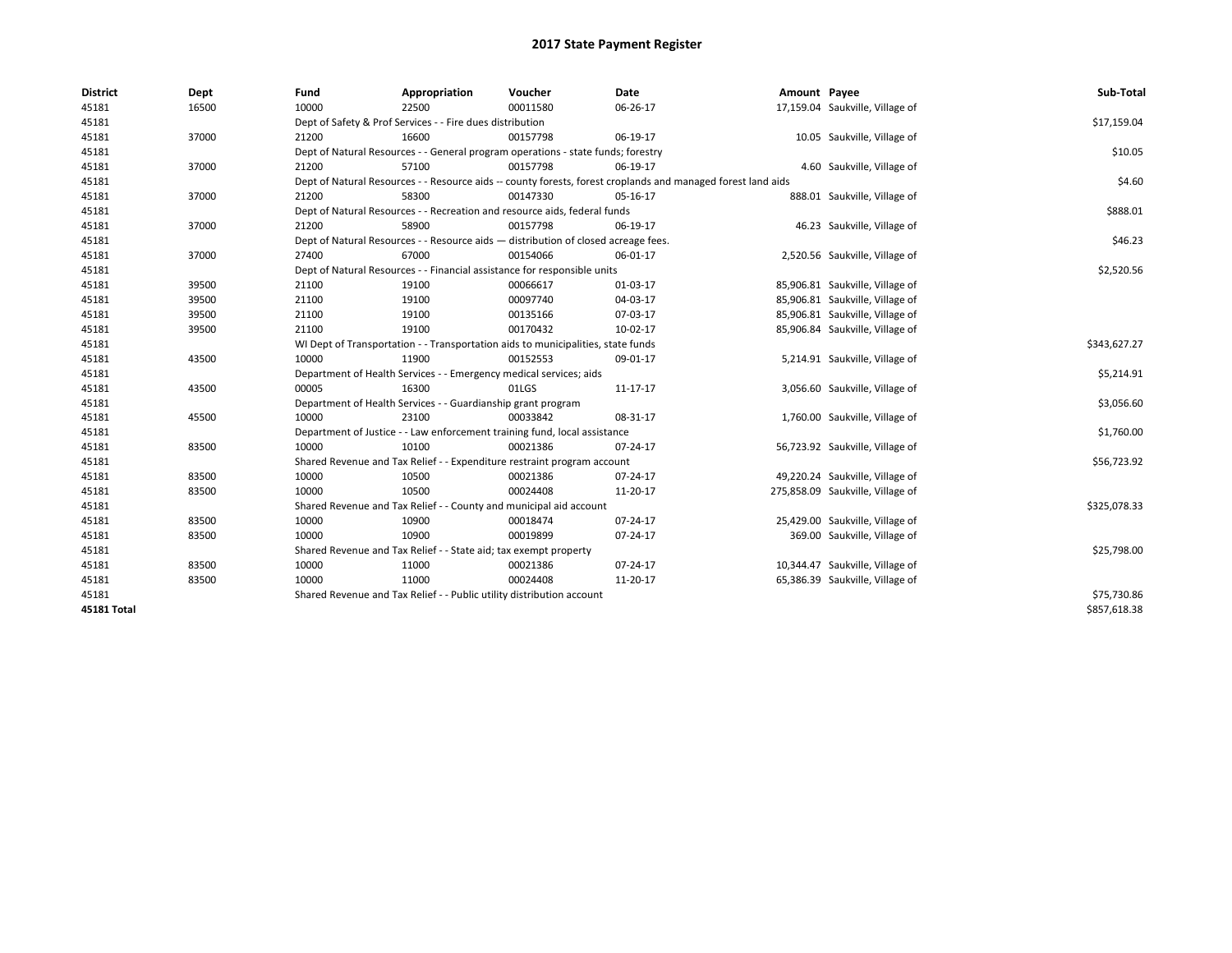| <b>District</b>    | Dept  | Fund  | Appropriation                                                                    | Voucher  | <b>Date</b> | Amount Payee |                                  | Sub-Total    |
|--------------------|-------|-------|----------------------------------------------------------------------------------|----------|-------------|--------------|----------------------------------|--------------|
| 45186              | 16500 | 10000 | 22500                                                                            | 00011581 | 06-26-17    |              | 13,839.49 Village Of Thiensville |              |
| 45186              |       |       | Dept of Safety & Prof Services - - Fire dues distribution                        |          |             |              |                                  | \$13,839.49  |
| 45186              | 37000 | 27400 | 67000                                                                            | 00154025 | 06-01-17    |              | 9,489.52 Village Of Thiensville  |              |
| 45186              |       |       | Dept of Natural Resources - - Financial assistance for responsible units         |          |             |              |                                  | \$9,489.52   |
| 45186              | 39500 | 21100 | 19100                                                                            | 00066618 | 01-03-17    |              | 62,326.15 Village Of Thiensville |              |
| 45186              | 39500 | 21100 | 19100                                                                            | 00097741 | 04-03-17    |              | 62,326.15 Village Of Thiensville |              |
| 45186              | 39500 | 21100 | 19100                                                                            | 00135167 | 07-03-17    |              | 62,326.15 Village Of Thiensville |              |
| 45186              | 39500 | 21100 | 19100                                                                            | 00170433 | 10-02-17    |              | 62,326.17 Village Of Thiensville |              |
| 45186              |       |       | WI Dept of Transportation - - Transportation aids to municipalities, state funds |          |             |              |                                  | \$249,304.62 |
| 45186              | 43500 | 10000 | 11900                                                                            | 00152576 | 09-01-17    |              | 5,250.27 Village Of Thiensville  |              |
| 45186              |       |       | Department of Health Services - - Emergency medical services; aids               |          |             |              |                                  | \$5,250.27   |
| 45186              | 43500 | 00005 | 16300                                                                            | 01LGS    | 11-17-17    |              | 2,433.96 Village Of Thiensville  |              |
| 45186              |       |       | Department of Health Services - - Guardianship grant program                     |          |             |              |                                  | \$2,433.96   |
| 45186              | 45500 | 10000 | 23100                                                                            | 00021609 | 01-03-17    |              | 1,120.00 Village Of Thiensville  |              |
| 45186              | 45500 | 10000 | 23100                                                                            | 00035998 | 10-16-17    |              | 640.00 Village Of Thiensville    |              |
| 45186              |       |       | Department of Justice - - Law enforcement training fund, local assistance        |          |             |              |                                  | \$1,760.00   |
| 45186              | 83500 | 10000 | 10100                                                                            | 00021387 | 07-24-17    |              | 59,937.82 Village Of Thiensville |              |
| 45186              |       |       | Shared Revenue and Tax Relief - - Expenditure restraint program account          |          |             |              |                                  | \$59,937.82  |
| 45186              | 83500 | 10000 | 10500                                                                            | 00021387 | 07-24-17    |              | 6,687.55 Village Of Thiensville  |              |
| 45186              | 83500 | 10000 | 10500                                                                            | 00024409 | 11-20-17    |              | 35,462.14 Village Of Thiensville |              |
| 45186              |       |       | Shared Revenue and Tax Relief - - County and municipal aid account               |          |             |              |                                  | \$42,149.69  |
| 45186              | 83500 | 10000 | 10900                                                                            | 00018475 | 07-24-17    |              | 1,092.00 Village Of Thiensville  |              |
| 45186              | 83500 | 10000 | 10900                                                                            | 00019900 | 07-24-17    |              | 2,929.00 Village Of Thiensville  |              |
| 45186              |       |       | Shared Revenue and Tax Relief - - State aid; tax exempt property                 |          |             |              |                                  | \$4,021.00   |
| <b>45186 Total</b> |       |       |                                                                                  |          |             |              |                                  | \$388,186.37 |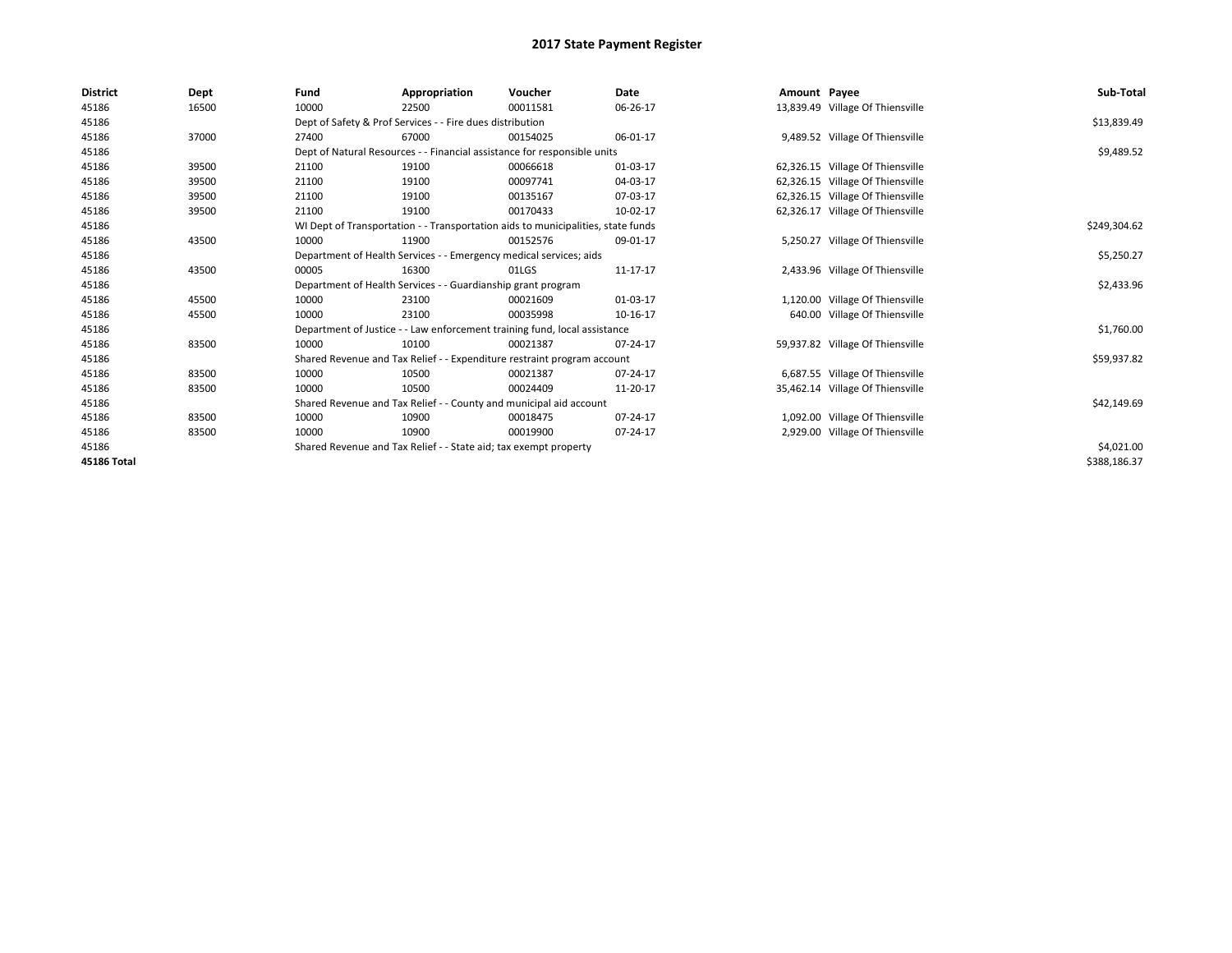| <b>District</b> | Dept  | Fund  | Appropriation                                                         | Voucher                                                                          | Date     | Amount Payee |                              | Sub-Total      |
|-----------------|-------|-------|-----------------------------------------------------------------------|----------------------------------------------------------------------------------|----------|--------------|------------------------------|----------------|
| 45211           | 16500 | 10000 | 22500                                                                 | 00011582                                                                         | 06-26-17 |              | 50,491.24 City Of Cedarburg  |                |
| 45211           |       |       | Dept of Safety & Prof Services - - Fire dues distribution             |                                                                                  |          |              |                              | \$50,491.24    |
| 45211           | 37000 | 27400 | 67000                                                                 | 00154764                                                                         | 06-01-17 |              | 37,856.67 City Of Cedarburg  |                |
| 45211           |       |       |                                                                       | Dept of Natural Resources - - Financial assistance for responsible units         |          |              |                              | \$37,856.67    |
| 45211           | 39500 | 21100 | 19100                                                                 | 00066619                                                                         | 01-03-17 |              | 131,850.95 City Of Cedarburg |                |
| 45211           | 39500 | 21100 | 19100                                                                 | 00097742                                                                         | 04-03-17 |              | 131,850.95 City Of Cedarburg |                |
| 45211           | 39500 | 21100 | 19100                                                                 | 00135168                                                                         | 07-03-17 |              | 131,850.95 City Of Cedarburg |                |
| 45211           | 39500 | 21100 | 19100                                                                 | 00170434                                                                         | 10-02-17 |              | 131,850.95 City Of Cedarburg |                |
| 45211           |       |       |                                                                       | WI Dept of Transportation - - Transportation aids to municipalities, state funds |          |              |                              | \$527,403.80   |
| 45211           | 43500 | 00005 | 16300                                                                 | 01LGS                                                                            | 11-17-17 |              | 3,056.60 City Of Cedarburg   |                |
| 45211           |       |       | Department of Health Services - - Guardianship grant program          |                                                                                  |          |              |                              | \$3,056.60     |
| 45211           | 45500 | 10000 | 23100                                                                 | 00033392                                                                         | 08-18-17 |              | 2,880.00 City Of Cedarburg   |                |
| 45211           |       |       |                                                                       | Department of Justice - - Law enforcement training fund, local assistance        |          |              |                              | \$2,880.00     |
| 45211           | 83500 | 10000 | 10100                                                                 | 00021388                                                                         | 07-24-17 |              | 166,773.00 City Of Cedarburg |                |
| 45211           | 83500 | 10000 | 10100                                                                 | 00024410                                                                         | 11-20-17 |              | 0.01 City Of Cedarburg       |                |
| 45211           |       |       |                                                                       | Shared Revenue and Tax Relief - - Expenditure restraint program account          |          |              |                              | \$166,773.01   |
| 45211           | 83500 | 10000 | 10500                                                                 | 00021388                                                                         | 07-24-17 |              | 29,989.02 City Of Cedarburg  |                |
| 45211           | 83500 | 10000 | 10500                                                                 | 00024410                                                                         | 11-20-17 |              | 166,881.16 City Of Cedarburg |                |
| 45211           |       |       |                                                                       | Shared Revenue and Tax Relief - - County and municipal aid account               |          |              |                              | \$196,870.18   |
| 45211           | 83500 | 10000 | 10900                                                                 | 00018476                                                                         | 07-24-17 |              | 20,253.00 City Of Cedarburg  |                |
| 45211           |       |       | Shared Revenue and Tax Relief - - State aid; tax exempt property      |                                                                                  |          |              |                              | \$20,253.00    |
| 45211           | 83500 | 10000 | 11000                                                                 | 00021388                                                                         | 07-24-17 |              | 713.86 City Of Cedarburg     |                |
| 45211           | 83500 | 10000 | 11000                                                                 | 00024410                                                                         | 11-20-17 |              | 4,069.04 City Of Cedarburg   |                |
| 45211           |       |       | Shared Revenue and Tax Relief - - Public utility distribution account |                                                                                  |          |              |                              | \$4,782.90     |
| 45211 Total     |       |       |                                                                       |                                                                                  |          |              |                              | \$1,010,367.40 |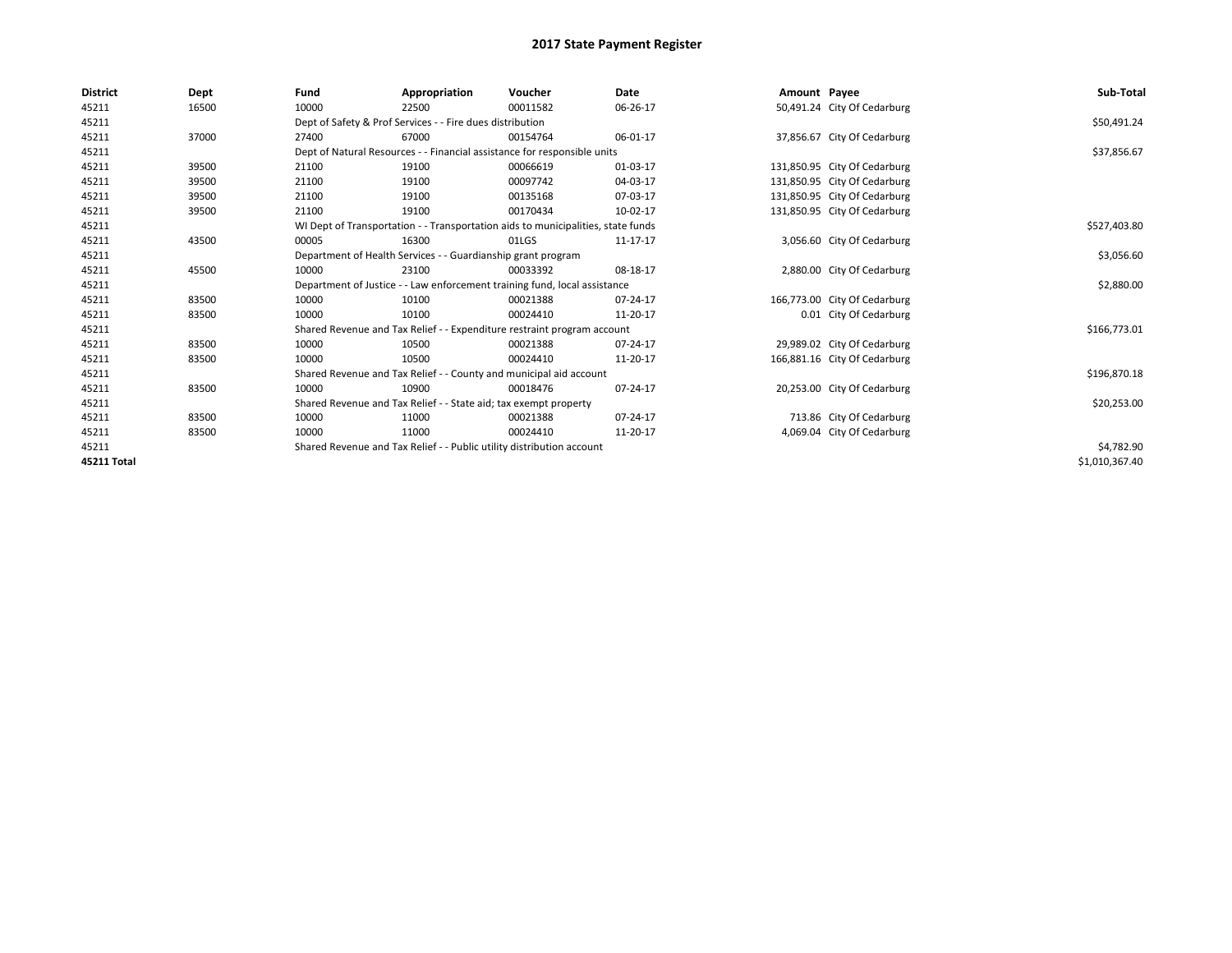| <b>District</b> | Dept  | Fund                                                                             | Appropriation                                                              | Voucher  | Date           | Amount Payee |                           | Sub-Total      |  |  |
|-----------------|-------|----------------------------------------------------------------------------------|----------------------------------------------------------------------------|----------|----------------|--------------|---------------------------|----------------|--|--|
| 45255           | 16500 | 10000                                                                            | 22500                                                                      | 00011583 | 06-26-17       |              | 169,036.88 City Of Mequon |                |  |  |
| 45255           |       |                                                                                  | Dept of Safety & Prof Services - - Fire dues distribution                  |          |                |              |                           | \$169,036.88   |  |  |
| 45255           | 37000 | 10000                                                                            | 50300                                                                      | 00143609 | $04 - 21 - 17$ |              | 31.17 City Of Mequon      |                |  |  |
| 45255           |       |                                                                                  | Dept of Natural Resources - - Aids in lieu of taxes - general fund         |          |                |              |                           |                |  |  |
| 45255           | 37000 | 21200                                                                            | 38100                                                                      | 00134426 | 03-24-17       |              | 1,183.20 City Of Mequon   |                |  |  |
| 45255           |       |                                                                                  | Dept of Natural Resources - - General program operations--federal funds    |          |                |              |                           | \$1,183.20     |  |  |
| 45255           | 37000 | 21200                                                                            | 55000                                                                      | 00134426 | 03-24-17       |              | 4,099.77 City Of Meguon   |                |  |  |
| 45255           |       |                                                                                  | Dept of Natural Resources - - Enforcement aids -- boating enforcement      |          |                |              |                           | \$4,099.77     |  |  |
| 45255           | 37000 | 27400                                                                            | 67000                                                                      | 00153994 | 06-01-17       |              | 15,381.65 City Of Mequon  |                |  |  |
| 45255           |       |                                                                                  | Dept of Natural Resources - - Financial assistance for responsible units   |          |                |              |                           |                |  |  |
| 45255           | 39500 | 21100                                                                            | 16200                                                                      | 00067395 | 01-03-17       |              | 17,238.12 City Of Mequon  |                |  |  |
| 45255           | 39500 | 21100                                                                            | 16200                                                                      | 00098518 | 04-03-17       |              | 17,238.12 City Of Mequon  |                |  |  |
| 45255           | 39500 | 21100                                                                            | 16200                                                                      | 00135944 | 07-03-17       |              | 17,238.12 City Of Mequon  |                |  |  |
| 45255           | 39500 | 21100                                                                            | 16200                                                                      | 00171210 | 10-02-17       |              | 17,238.14 City Of Mequon  |                |  |  |
| 45255           |       |                                                                                  | WI Dept of Transportation - - Connecting highways aids, state funds        |          |                |              |                           | \$68,952.50    |  |  |
| 45255           | 39500 | 21100                                                                            | 19100                                                                      | 00066620 | 01-03-17       |              | 297,902.47 City Of Mequon |                |  |  |
| 45255           | 39500 | 21100                                                                            | 19100                                                                      | 00097743 | 04-03-17       |              | 297,902.47 City Of Mequon |                |  |  |
| 45255           | 39500 | 21100                                                                            | 19100                                                                      | 00135169 | 07-03-17       |              | 297,902.47 City Of Mequon |                |  |  |
| 45255           | 39500 | 21100                                                                            | 19100                                                                      | 00170435 | 10-02-17       |              | 297,902.50 City Of Mequon |                |  |  |
| 45255           |       | WI Dept of Transportation - - Transportation aids to municipalities, state funds | \$1,191,609.91                                                             |          |                |              |                           |                |  |  |
| 45255           | 39500 | 21100                                                                            | 27800                                                                      | 00076571 | $01-20-17$     |              | 75,718.11 City Of Mequon  |                |  |  |
| 45255           |       |                                                                                  | WI Dept of Transportation - - Local roads improvement program, state funds |          |                |              |                           | \$75,718.11    |  |  |
| 45255           | 43500 | 10000                                                                            | 11900                                                                      | 00152493 | 09-01-17       |              | 6,793.70 City Of Mequon   |                |  |  |
| 45255           |       |                                                                                  | Department of Health Services - - Emergency medical services; aids         |          |                |              |                           | \$6,793.70     |  |  |
| 45255           | 43500 | 00005                                                                            | 16300                                                                      | 01LGS    | 11-17-17       |              | 6,962.26 City Of Mequon   |                |  |  |
| 45255           |       |                                                                                  | Department of Health Services - - Guardianship grant program               |          |                |              |                           | \$6,962.26     |  |  |
| 45255           | 45500 | 10000                                                                            | 23100                                                                      | 00033619 | 08-24-17       |              | 5,760.00 City Of Mequon   |                |  |  |
| 45255           |       |                                                                                  | Department of Justice - - Law enforcement training fund, local assistance  |          |                |              |                           | \$5,760.00     |  |  |
| 45255           | 83500 | 10000                                                                            | 10500                                                                      | 00021389 | 07-24-17       |              | 45,996.28 City Of Meguon  |                |  |  |
| 45255           | 83500 | 10000                                                                            | 10500                                                                      | 00024411 | 11-20-17       |              | 253,683.33 City Of Mequon |                |  |  |
| 45255           |       |                                                                                  | Shared Revenue and Tax Relief - - County and municipal aid account         |          |                |              |                           | \$299,679.61   |  |  |
| 45255           | 83500 | 10000                                                                            | 10900                                                                      | 00018477 | 07-24-17       |              | 48,806.00 City Of Mequon  |                |  |  |
| 45255           | 83500 | 10000                                                                            | 10900                                                                      | 00019901 | 07-24-17       |              | 58,861.00 City Of Meguon  |                |  |  |
| 45255           |       |                                                                                  | Shared Revenue and Tax Relief - - State aid; tax exempt property           |          |                |              |                           | \$107,667.00   |  |  |
| 45255           | 83500 | 10000                                                                            | 11000                                                                      | 00021389 | 07-24-17       |              | 7,151.60 City Of Meguon   |                |  |  |
| 45255           | 83500 | 10000                                                                            | 11000                                                                      | 00024411 | 11-20-17       |              | 40,300.81 City Of Mequon  |                |  |  |
| 45255           |       |                                                                                  | Shared Revenue and Tax Relief - - Public utility distribution account      |          |                |              |                           | \$47,452.41    |  |  |
| 45255 Total     |       |                                                                                  |                                                                            |          |                |              |                           | \$2,000,328.17 |  |  |